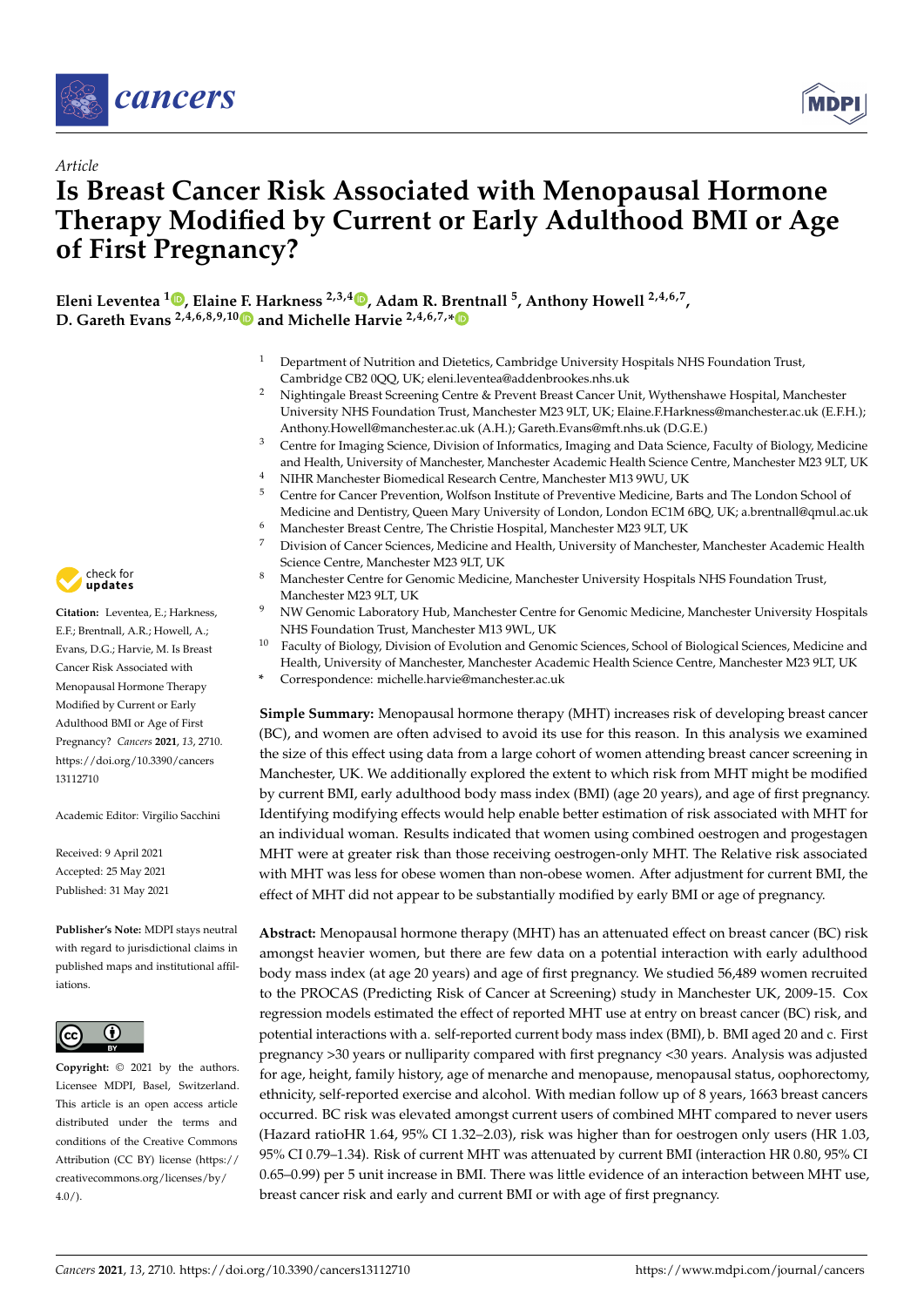**Keywords:** menopausal hormone therapy; breast cancer risk; BMI; early BMI; age of pregnancy

#### **1. Introduction**

Approximately 80% of women going through the menopause experience symptoms [\[1\]](#page-13-0). Menopausal hormone therapy (MHT) is the most effective treatment option. MHT use halved in the early 2000s as a result of widely publicised associations between MHT use and increased risk of breast cancer and thromboembolism. Rates stabilised in the 2010s and currently there are an estimated one million MHT users in the UK each year, representing approximately 10% of women passing through the menopause [\[1\]](#page-13-0). A recent meta-analysis based on 58 prospective and retrospective studies, including 568,859 women and 143,887 breast cancer cases concluded that ever MHT use is associated with increased breast cancer risk (RR 1.26, 95% CI 1.24–1.28). Risk is higher for current compared to past users and increased with longer MHT use. Amongst current users, risk is greater with combined (oestrogen plus progestagen) MHT (RR for 5–14 years of use 2.08, 95% CI 2.02–2.15) compared to oestrogen only MHT (RR 1.33, 95% CI 1.28–1.37). Risk was attenuated amongst heavier women, particularly for oestrogen-only MHT, with little additional risk from oestrogen-only MHT in women who were obese [\[2\]](#page-13-1).

MHT use increases breast cancer risk amongst women in the general population but also in women with increased risk due to familial cancer [\[3\]](#page-13-2). Many women, especially those at higher risk of breast cancer, are counselled to avoid or minimise MHT use [\[4\]](#page-13-3). Guidelines recommend an individual risk benefit assessment for prescribing MHT [\[5\]](#page-13-4). However there are limited data on whether MHT risk is modified by other patient characteristics which would help to inform this decision.

Increased body mass index (BMI) after the menopause (RR per 5 BMI units: 1.12, 95% CI 1.09–1.15) and weight gain throughout adult life after the age of 20 (RR per 5 kg: 1.06, 95% CI 1.05–1.08) are consistently associated with increased risk of postmenopausal breast cancer [\[6\]](#page-13-5). In contrast, higher weight during adolescence and early adulthood (age  $\leq$ 30 years) are observed to have an inverse effect [\[7\]](#page-13-6). High body adiposity in early adulthood is associated with a reduced risk of postmenopausal (RR per 5 BMI units: 0.82, 95% CI 0.76–0.88) and premenopausal breast cancer (RR per 5 BMI units: 0.82, 95% CI 0.76–0.89) [\[6\]](#page-13-5). We recently reported higher BMI in early adulthood (>23.4 kg/m<sup>2</sup>) negated the impact on risk of high later attained BMI [\[8\]](#page-13-7).

Late age of first pregnancy (after the age of 30 years) and nulliparity are associated with increased risk of breast cancer. Women with first pregnancy after the age of 30 have approximately twice the risk of developing breast cancer compared to women with first pregnancy before the age of 20, and nulliparous women have a 30% increased risk compared to parous women [\[9\]](#page-13-8). Risks associated with attained adult and early adulthood weight and age of pregnancy are all in part mediated by different exposure to oestrogen and progesterone, and may alter the hormone responsiveness of the breast [\[10\]](#page-13-9). Thus they may modify the risk associated with MHT use.

Here we sought to examine the association between combined and oestrogen only MHT use and breast cancer risk in a cohort of women from the National Health Service Breast Screening Programme (NHSBSP), in Greater Manchester, UK. We examined whether BC risk associated with these types of MHT are modified by BMI at study entry (age 46–84 years) and/ or early adulthood BMI (age 20), or age at first pregnancy or nulliparity.

#### **2. Methods**

# *2.1. Population*

The Predicting Risk of Cancer At Screening (PROCAS) study has been described in detail elsewhere. In total 57,902 women aged between 46 and 84 years in the National Health Service Breast Screening programme (NHSBSP) were recruited from five areas of Greater Manchester (Manchester, Oldham, Salford, Tameside and Trafford) between October 2009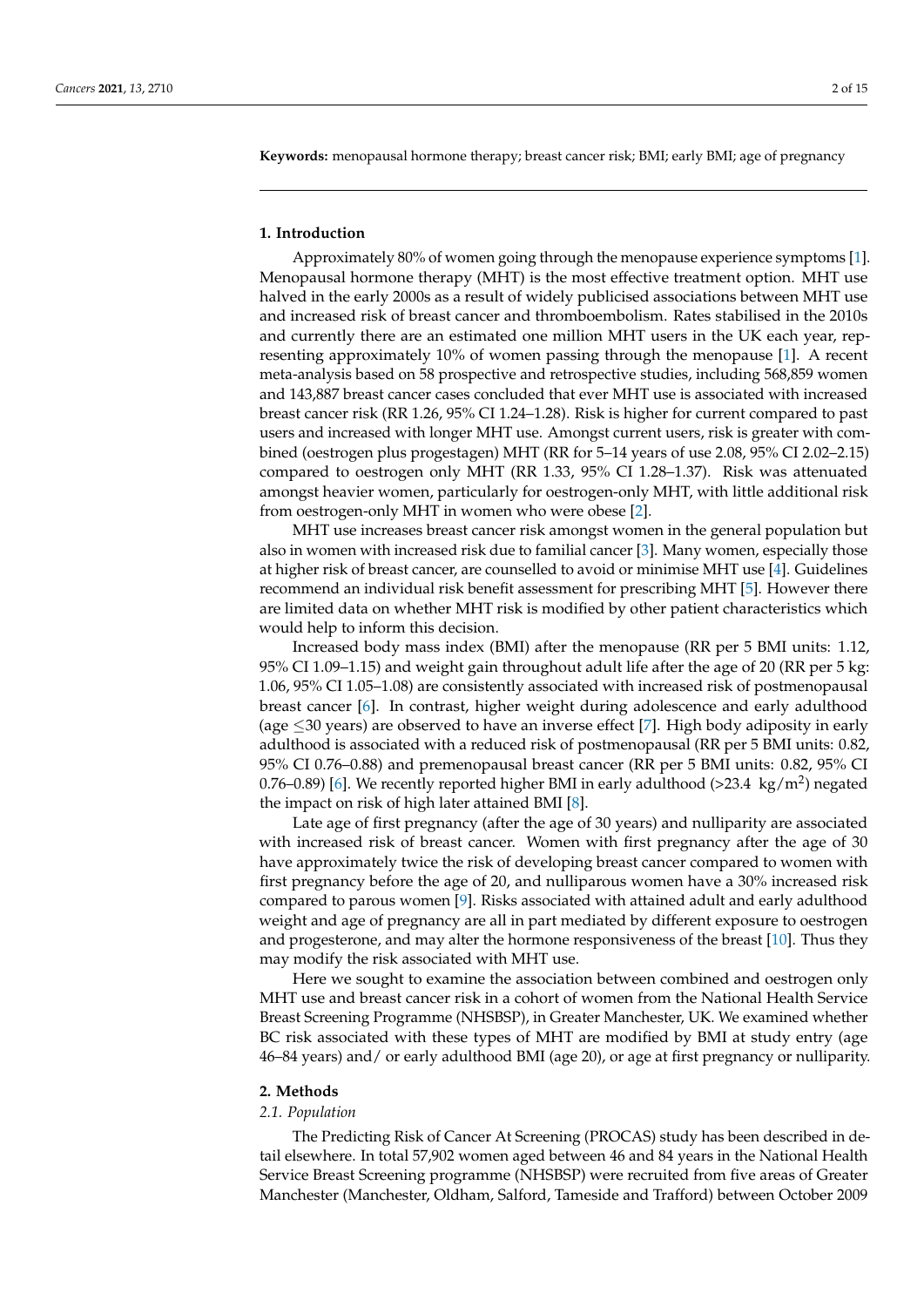and June 2015 [\[11\]](#page-13-10). Recruitment was carried out in two phases: initially all women who were invited for three-yearly breast screening (October 2009–October 2012) after which only women invited to their first screen in the area (mainly aged 46–53 years) were invited to participate in the study. Participants were invited once during the recruitment period. During the initial phase uptake to screening was 68% with uptake to PROCAS 37% of attendees, in the second phase screening uptake was 58% and uptake to PROCAS was 47% of attendees (screening uptake is lower in first time invitees).

#### *2.2. Data Collection*

Data collection was based on a two-page questionnaire, which was sent to participants with a consent form between their invitations to attend screening and scheduled screening appointment (Supplementary Materials).

The self-reported questionnaire gathered information on risk factors for breast cancer including: previous breast cancer diagnosis, breast or ovarian cancer in first and second degree relatives, hormonal risk factors, including age at menarche, oophorectomy and hysterectomy, menopausal status, age at menopause, parity and age at first pregnancy, physical activity levels, alcohol intake and ethnicity. Questions in relation to MHT use included name of preparation, duration of use and when MHT was last used (if no longer on MHT). Women were also asked to record their height, current weight and recalled weight at age 20 as a proxy of early adulthood BMI. Current BMI and BMI at 20 were calculated from these variables. Completed questionnaires were collated by the study team and entered into the study database.

#### *2.3. Diagnosis of Breast Cancer*

The primary outcome was diagnosis of a new breast cancer (invasive or ductal carcinoma in situ), from entry to PROCAS onwards, as identified through the NHSBSP and the Somerset and North West Cancer Intelligence services. Follow-up (median eight years) was censored at date of breast cancer diagnosis, date of death, date lost to follow-up, e.g., moving out of the area, or date cancer databases were last checked (April 2020). The current analysis excluded women with breast cancer diagnosed prior to study entry  $(n = 895)$ .

# *2.4. MHT Use*

MHT use was classed as never, current and former. Never users were women who indicated they had never been on MHT at any time. Current users were women who reported they were still on MHT and gave details about length of time on MHT but did not indicate a time of stopping. Former users were women who reported no longer using MHT but indicated how long they had been using MHT and time since stopping.

Where women did not provide an MHT name, it was assumed that those who had a hysterectomy had oestrogen only MHT, whereas women who did not have hysterectomy had combined (oestrogen plus progestagen) MHT. MHT status was missing for 514 women who were excluded from any further analyses (Figure [1\)](#page-3-0).

The analyses included pre/peri and postmenopausal women enrolled in the PROCAS study. Women were considered postmenopausal if they indicated on the questionnaire they had been through the menopause (i.e., not had period for 12 months) or reported they had both ovaries removed (surgical menopause) or current use of MHT or age at menopause was unknown but age at time of questionnaire completion was 55 years or over as based on criteria defined by Phipps et al. [\[12\]](#page-13-11).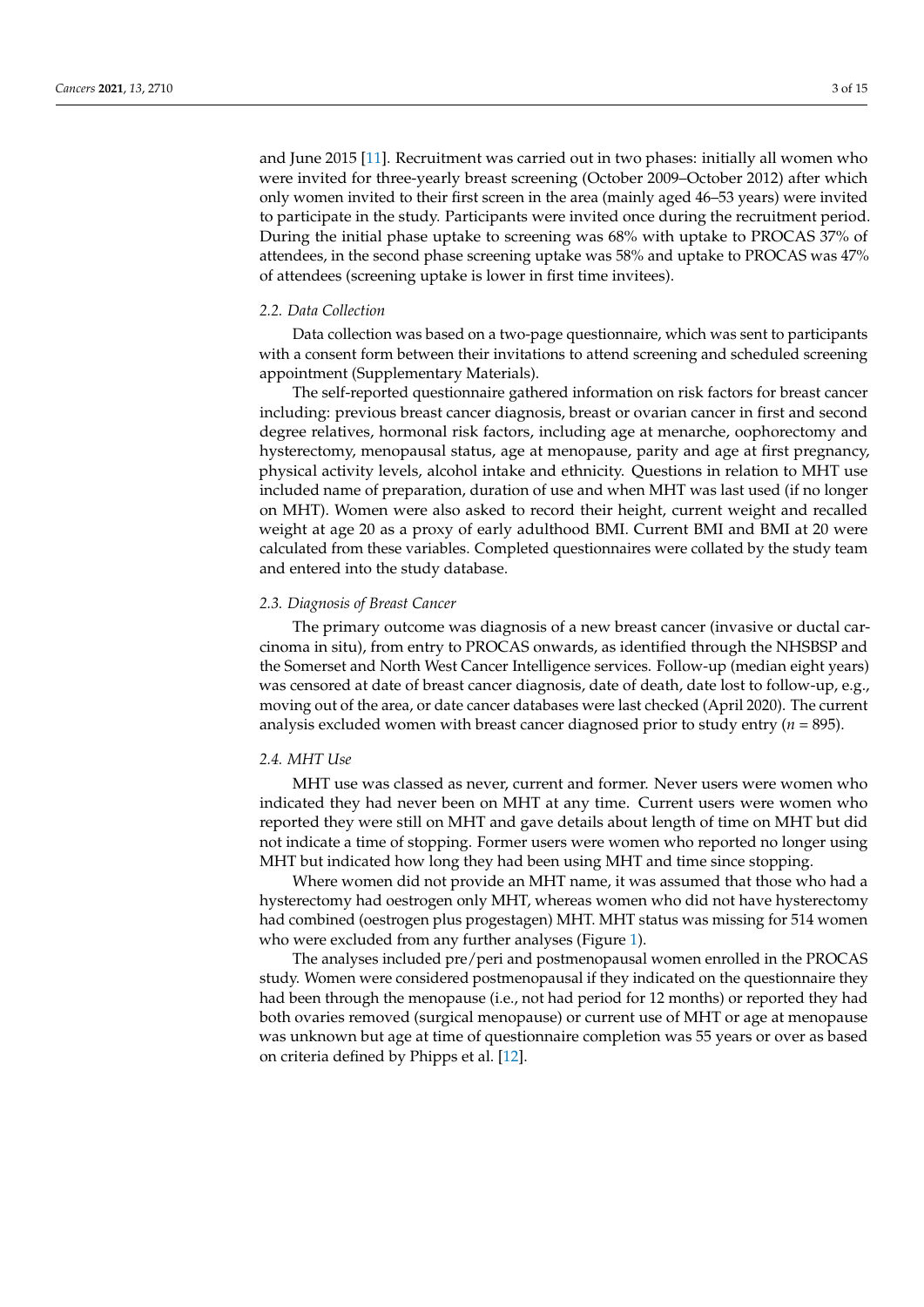<span id="page-3-0"></span>

Figure 1. Flow diagram: Number of women in the cohort meeting the criteria for inclusion in the analysis.

#### *4.5. BMI Data 2.5. BMI Data*

We excluded attained BMI and early BMI values which were >60 or <16 kg/m2. For current BMI, 3943 were unknown or beyond these cut-offs. For early BMI, 6300 values were early BMI, 3943 were underwised by Statutes cat offs. The early BMI, 6300 values were<br>unknown or beyond these cut-offs. Median value of the cohort was assumed for missing we under  $\frac{1}{2}$  and  $\frac{1}{2}$  and  $\frac{1}{2}$  and  $\frac{1}{2}$  and  $\frac{1}{2}$  and  $\frac{1}{2}$  and  $\frac{1}{2}$  and  $\frac{1}{2}$  and  $\frac{1}{2}$  and  $\frac{1}{2}$  and  $\frac{1}{2}$  and  $\frac{1}{2}$  and  $\frac{1}{2}$  and  $\frac{1}{2}$  and  $\frac{1}{2}$  and  $\$ missing values (total 6.8% for current and 10.9% for BMI at age 20). values (total 6.8% for current and 10.9% for BMI at age 20). We excluded attained BMI and early BMI values which were >60 or <16  $\text{ kg/m}^2$ . For

#### *2.6. Statistical Analysis*

Demographic Characteristics and Breast Cancer Risk Factors amongst MHT Users and  $\mathbb{R}$  Demographic characteristics and breast cancer risk factors and non- $\mathbb{R}$  users and non-Non-Users

groups (never, current, former) were tested using one-way ANOVA and Chi-square tests where appropriate. Adjusted comparisons of continuous measure used linear regression (with covariates for age (years), current and early BMI ( $\text{kg/m}^2$ )). Differences in demographic characteristics and breast cancer risk factors across MHT

# 2.7. MHT Use and BC Risk

Cox (or proportional hazards) regression was used to model the relationship between comparison was anti-contracted to model the regression was used to model the relationship between  $\frac{1}{2}$  between  $\frac{1}{2}$  between  $\frac{1}{2}$  between  $\frac{1}{2}$  between  $\frac{1}{2}$  between  $\frac{1}{2}$  between  $\frac{1}{2}$  betwee date of death or date of last follow-up (April 2020). Results were expressed as hazard ratios<br>(UP) and 95% Wald as a Gdanas interred (95% CD MHT use and diagnosis of breast cancer. Follow-up was censored at date of breast cancer, (HR) and 95% Wald confidence intervals (95% CI).

date of death or date of last follow-up (April 2020). Results were expressed as hazard ra-Fully adjusted Cox regression models included the following established risk factors for breast cancer: age (1 year), height (5 cm), BMI (5 units), early BMI (5 units), ethnicity (white/other), age at menarche (1 year), age at first pregnancy  $\langle$  <20, 20–24, 25–29,  $\langle$  $f(x) = 30-34$ ,  $\geq$ 35) years, parity, age at menopause (1 year) menopausal status (pre/peri or postmenopausal), oophorectomy, self-reported exercise  $(1 h/week)$  and alcohol  $(1 unit/week)$ , MHT status (current, former, never), MHT type (combined, oestrogen only) and family history (first or second degree). For the fully adjusted analysis, missing values were imputed as the median value of the cohort. We did not include the available mammographic density data in the models since there is some evidence this may be part of the pathway for reduced risk alongside higher early BMI [\[13\]](#page-13-12). The multiple deprivation score was not included since this was not associated with risk once the variables associated with this, such as age of pregnancy were included in the model (Table S1a, S1b).  $\mathcal{C}$  included since this was not associated with risk once the variables associated with risk once the variables associated with risk on  $\mathcal{C}$ 

# 2.8. MHT Use, Breast Cancer Risk and Effect Modification by Current BMI and Early BMI and *Age of First Pregnancy*

To assess whether current and early BMI modified the relationship between MHT and the risk of breast cancer the following two way interaction terms were also included in the fully adjusted models: current/ former MHT use\* current BMI \* (Table S2a) and current/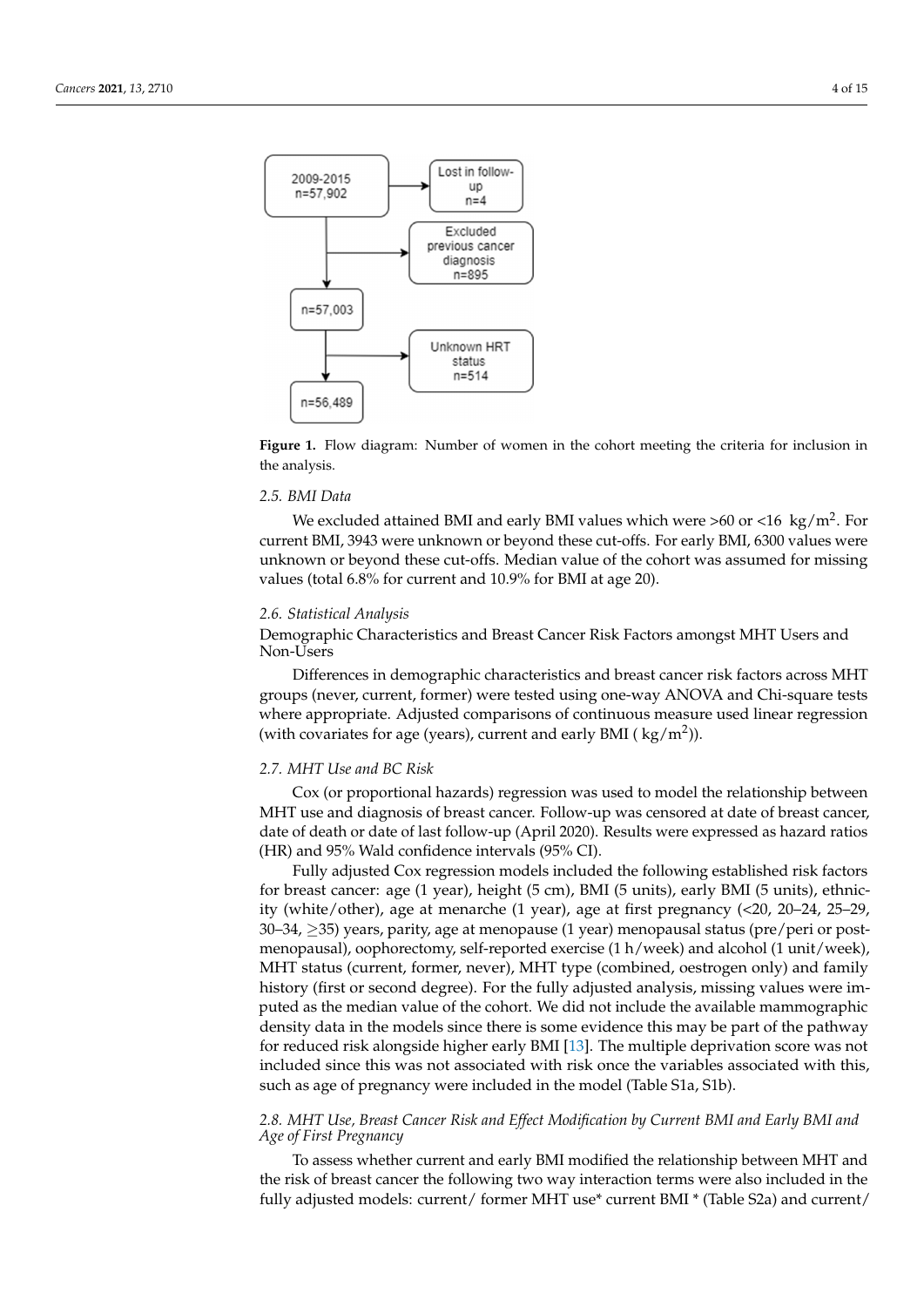former MHT use\* early BMI (Table S2b). We also tested the 3-way interactions: current/ former MHT use\*current BMI \*early BMI (Table S2c).

For presentation the relationship between MHT use and BC risk was tabulated by stratifying above and below the median for current (26.4  $\text{ kg/m}^2$ ) and early (21.6  $\text{ kg/m}^2$ ) BMI. The reference group was never use of MHT, current BMI below the median and early BMI below the median. The median was used to dichotomise results and aid with interpretation (Table [1\)](#page-4-0).

The relationship between late age at first pregnancy and nulliparity, MHT status and BC risk was assessed using analysis stratified by age at first pregnancy <30 years or a combined group which included women with first pregnancy  $>$ 30 years or who were nulliparous (Table [2](#page-5-0) and Table S5).

Due to previous known heterogeneity by type of MHT and subtype of breast cancer we also performed these analyses according to (i) MHT type (combined oestrogen and progestagen or oestrogen only) (Table [3\)](#page-6-0) and (ii) oestrogen receptor positive breast cancer. (Table S1c).

<span id="page-4-0"></span>

| $\mathbf A$                              |                                       |                     |                                         |                     |
|------------------------------------------|---------------------------------------|---------------------|-----------------------------------------|---------------------|
| MHT use                                  | $BMI < 26.4 \text{ kg/m}^2$           |                     | BMI $\geq$ 26.4 kg/m <sup>2</sup>       |                     |
|                                          | $N$ (%) BC/ no BC                     | HR (95% CI)         | $N$ (%) BC/no BC                        | HR (95% CI)         |
| Never                                    | 474 (2.5)/18,381 (97.5)               | $1.00$ (Ref)        | 524 (3.2)/16016 (96.8)                  | $1.44(1.26 - 1.64)$ |
| Former                                   | 256 (3.2)/7858 (96.8)                 | $1.12(0.95 - 1.32)$ | 251 (3.2)/7508 (96.8)                   | $1.29(1.09-1.53)$   |
| Current                                  | 101 (3.9)/2457 (96.1)                 | $1.60(1.28-1.98)$   | 57 (3.2)/1725 (96.8)                    | $1.45(1.09-1.92)$   |
| B                                        |                                       |                     |                                         |                     |
|                                          | BMI age $20 < 21.6$ kg/m <sup>2</sup> |                     | BMI age $20 \ge 21.6$ kg/m <sup>2</sup> |                     |
|                                          | $N$ (%) BC/noBC                       | HR (95% CI)         | $N$ (%)BC/no BC                         | HR (95% CI)         |
| Never                                    | 439 (3.0)/14,292 (97.0)               | $1.00$ (Ref)        | 559 (2.7)/20,105 (97.3)                 | $0.85(0.75-0.97)$   |
| Former                                   | 235 (3.3)/6878 (96.7)                 | $0.98(0.83 - 1.16)$ | 272 (3.1)/8488                          | $0.89(0.75-1.05)$   |
| Current                                  | 80 (4.0)/1943 (96.0)                  | $1.37(1.08 - 1.75)$ | 78 (3.4)/2239 (96.6)                    | $1.11(0.86 - 1.41)$ |
| $\mathbf C$                              |                                       |                     |                                         |                     |
|                                          | BMI age $20 < 21.6$ kg/m <sup>2</sup> |                     | BMI age $20 \ge 21.6$ kg/m <sup>2</sup> |                     |
|                                          | $N$ (%) BC/no BC                      | HR (95% CI)         | $N$ (%) BC/no BC                        | HR (95% CI)         |
| Never BMI < $26.4 \text{ kg/m}^2$        | 259 (2.6)/9737 (97.4)                 | $1.00$ (Ref)        | 139 (2.2)/6171 (97.8)                   | $0.86(0.70-1.06)$   |
| Never BMI $\geq$ 26.4 kg/m <sup>2</sup>  | 180 (3.8)/4555 (96.2)                 | $1.53(1.26-1.85)$   | 420 (2.9)/13,934 (97.1)                 | $1.20(1.02 - 1.40)$ |
| Former BMI < $26.4 \text{ kg/m}^2$       | 142 (3.2)/4249 (96.8)                 | $1.12(0.90-1.38)$   | 83 (3.0)/2726 (97.0)                    | $1.03(0.80-1.33)$   |
| Former BMI $\geq$ 26.4 kg/m <sup>2</sup> | 93 (3.4)/2629 (96.6)                  | $1.23(0.97-1.57)$   | 189 (3.2)/5762 (96.8)                   | $1.17(0.96 - 1.43)$ |
| Current BMI < $26.4 \text{ kg/m}^2$      | 54 (3.8)/1385 (96.2)                  | $1.48(1.10-2.00)$   | 34 (4.0)/808 (96.0)                     | $1.60(1.12 - 2.30)$ |
| Current BMI $\geq 26.4 \text{ kg/m}^2$   | 558 (95.5)/26 (4.5)                   | $1.84(1.22 - 2.76)$ | 1431 (97.0)/44 (3.0)                    | $1.24(0.90 - 1.71)$ |

**Table 1.** MHT and BC risk and current and early BMI.

BC breast cancer; Units: age (1 year), BMI (5 BMI units), BMI at age 20 (5 BMI units), height (5 cm), age at menopause (1 year), exercise (1 h per week), alcohol (1 unit per week), age at menarche (1 year) BMI median: 26.4 kg/m², BMI20 median: 21.6 kg/m.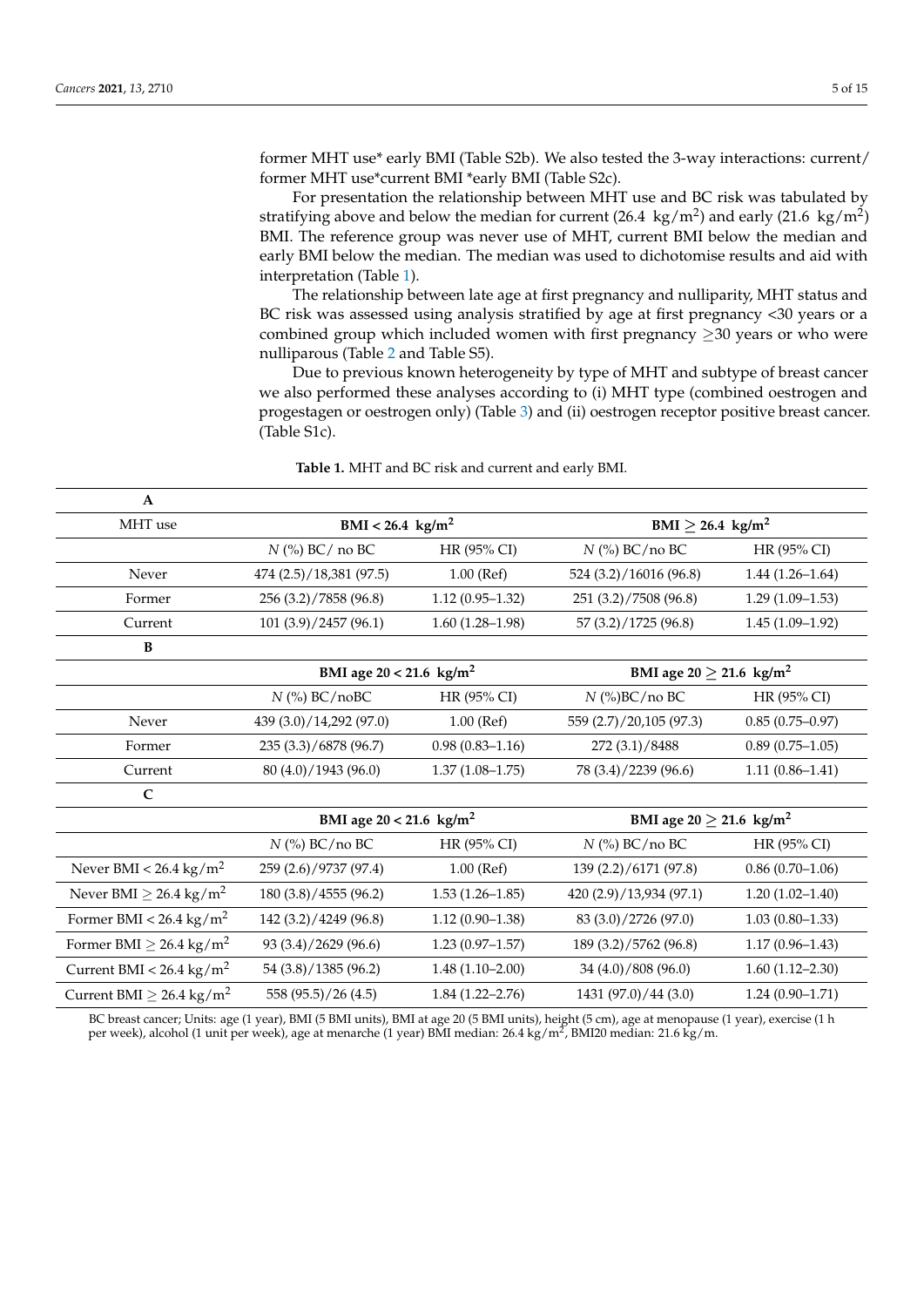<span id="page-5-0"></span>

|          | Age at Pregnancy < 30   |                       | Age at Pregnancy $\geq 30$ |                            |
|----------|-------------------------|-----------------------|----------------------------|----------------------------|
|          | $N$ (%) BC/ no BC       | HR (95% CI)           | $N$ (%) BC/ no BC          | HR (95% CI)                |
| Never    | 670(2.7)/24,126(97.3)   | $1.00$ (Ref)          | 328 (3.1)/10,271 (96.9)    | $1.20(1.05-1.38)$          |
| Former   | 391 (3.1)/12,401 (96.9) | $0.99(0.86 - 1.13)$   | 116 (3.8)/2965 (96.2)      | $1.25(1.02 - 1.53)$        |
| Current  | 110(3.5)/3076(96.5)     | $1.31(1.06 - 1.60)$   | 48 (4.2)/1106 (95.8)       | $1.64(1.22 - 2.20)$        |
|          | Oestrogen only          |                       |                            |                            |
|          | Age at Pregnancy < 30   |                       | Age at Pregnancy $\geq 30$ |                            |
|          | $N$ (%) BC/ no BC       | HR (95% CI)           | $N$ (%) BC/ no BC          | HR (95% CI)                |
| Never    | 670(2.7)/24,126(97.3)   | $1.00$ (Ref)          | 182 (3.2)/5465 (96.8)      | $1.28(1.09-1.51)$          |
| Former   | 151 (2.7)/5399 (97.3)   | $0.89(0.73 - 1.09)$   | 14(3.5)/390(96.5)          | $1.22(0.71 - 2.09)$        |
| Current  | 46 (2.6)/1715 (97.4)    | $0.96(0.71 - 1.31)$   | 9(4.6)/187(95.4)           | $1.81(0.93 - 3.53)$        |
| Combined |                         |                       |                            |                            |
|          |                         | Age at Pregnancy < 30 |                            | Age at Pregnancy $\geq 30$ |
|          | $N$ (%) no BC/BC        | HR (95% CI)           | $N$ (%) no BC/BC           | HR (95% CI)                |
| Never    | 670 (2.7)24,126 (97.3)  | $1.00$ (Ref)          | 182 (3.2)/5465 (96.8)      | $1.29(1.09-1.52)$          |
| Former   | 240 (3.3)/7002 (96.7)   | $1.07(0.92 - 1.26)$   | 41 (4.0)/984 (96.0)        | $1.36(0.99 - 1.87)$        |
| Current  | 64(4.5)/1361(95.5)      | $1.74(1.34 - 2.25)$   | 16(4.6)/331(95.4)          | $1.90(1.16 - 3.13)$        |

**Table 2.** MHT status and BC risk and age of pregnancy > 30 and nulliparity.

BC breast cancer; Units: age (1 year), BMI (5 units), BMI at age 20 (5 units), height (5 cm), age at menopause (1 year), exercise (1 h per week), alcohol (1 unit per week), age at menarche (1 year).

**Table 3.** MHT type and BC risk and current and early BMI.

| A                      |                             |                     |                                   |                   |
|------------------------|-----------------------------|---------------------|-----------------------------------|-------------------|
|                        | $BMI < 26.4 \text{ kg/m}^2$ |                     | $BMI \geq 26.4$ kg/m <sup>2</sup> |                   |
|                        | $N$ (%) BC/ no BC           | HR (95% CI)         | $N$ (%) BC/ no BC                 | HR (95% CI)       |
| Never                  | 439 (3.0)/14,292 (97.0)     | $1.00$ (Ref)        | 559 (2.7)/20,105 (97.3)           | $1.48(1.29-1.69)$ |
| Former oestrogen only  | 79 (2.9)/2664 (97.1)        | $1.06(0.81-1.38)$   | 26 (2.1)/1199 (97.9)              | $1.23(0.98-1.54)$ |
| Former combined        | 156 (3.6)/4214 (96.4)       | $1.17(0.96 - 1.42)$ | 52 (4.8)/1040 (95.2)              | $1.40(1.15-1.69)$ |
| Current oestrogen only | 37 (4.8)/984 (95.2)         | $1.29(0.90-1.85)$   | 112 (3.0)/3670 (97.0)             | $1.16(0.79-1.70)$ |
| Current combined       | 43 (4.3)/959 (95.7)         | $1.86(1.40-2.47)$   | 160 (3.2)/4818 (96.8)             | $2.11(1.53-2.92)$ |
| B                      |                             |                     |                                   |                   |

|                        | BMI age $20 < 21.6$ kg/m <sup>2</sup>       |                     | BMI age $20 \ge 21.6$ kg/m <sup>2</sup> |                     |
|------------------------|---------------------------------------------|---------------------|-----------------------------------------|---------------------|
|                        | $N$ (%) BC / no BC<br>$HR(95\% CI)$         |                     | $N$ (%) BC/ no BC                       | $HR(95\% CI)$       |
| Never                  | 439 (3.0)/14,292 (97.0)                     | $1.00$ (Ref)        | 559(2.7)/20,105 (97.3)                  | $0.84(0.74-0.96)$   |
| Former oestrogen only  | 79 (2.9)/2664 (97.1)<br>$0.85(0.66 - 1.10)$ |                     | 112(3.0)/3670(97.0)                     | $0.83(0.66 - 1.04)$ |
| Former combined        | 156 (3.6)/4214 (96.4)                       | $1.04(0.86 - 1.25)$ | 160(3.2)/4818(96.8)                     | $0.88(0.73-1.06)$   |
| Current oestrogen only | 37(4.8)/984(95.2)                           | $1.23(0.87-1.73)$   | 26 (2.1)/1199 (97.9)                    | $0.67(0.45-1.00)$   |
| Current combined       | 43 (4.3)/959 (95.7)                         | $1.47(1.07-2.01)$   | 52 (4.8)/1040 (95.2)                    | $1.54(1.15-2.06)$   |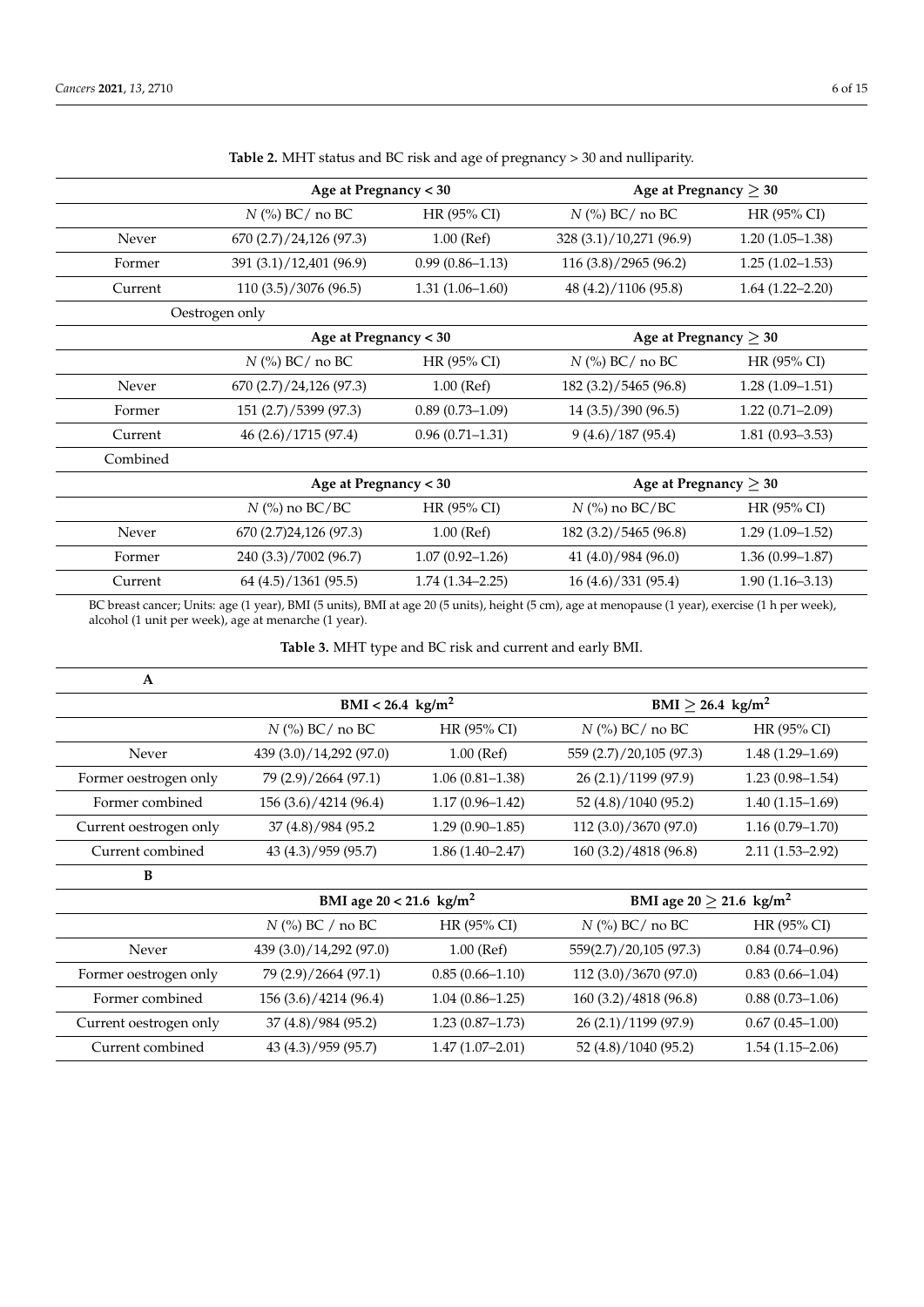$\sim$ 

<span id="page-6-0"></span>

| ◟                                         |                                       |                     |                                          |                     |  |
|-------------------------------------------|---------------------------------------|---------------------|------------------------------------------|---------------------|--|
| Oestrogen only MHT                        | BMI age $20 < 21.6$ kg/m <sup>2</sup> |                     | BMI age 20 $\geq$ 21.6 kg/m <sup>2</sup> |                     |  |
|                                           | HR (95% CI)<br>$N$ (%) BC/ no BC      |                     | $N$ (%) BC/ no BC                        | HR (95% CI)         |  |
| Never BMI < 26.4 kg/m <sup>2</sup>        | 259 (2.6) 9737 (97.4)                 | $1.00$ (Ref)        | 6171 (97.8)/139 (2.2)                    | $0.86(0.70-1.05)$   |  |
| Never BMI $\geq$ 26.4 kg/m <sup>2</sup>   | 180 (3.8)/4555 (96.2)                 | $1.54(1.27-1.86)$   | 420 (2.9)/13,934 (97.1)                  | $1.20(1.02 - 1.41)$ |  |
| Former BMI < $26.4 \text{ kg/m}^2$        | 45 (2.9)/1484 (97.1)                  | $1.05(0.76 - 1.47)$ | 30 (2.8)/1031 (97.2)                     | $1.00(0.67-1.48)$   |  |
| Former BMI $\geq$ 26.4 kg/m <sup>2</sup>  | 34 (2.8)/1180 (97.2)                  | $1.04(0.72 - 1.50)$ | 82 (3.0)/2639 (97.0)                     | $1.15(0.87-1.50)$   |  |
| Current BMI < $26.4 \text{ kg/m}^2$       | 23(3.4)/663(96.6)                     | $1.33(0.86 - 2.05)$ | 11(2.7)/395(97.3)<br>$1.06(0.58-1.95)$   |                     |  |
| Current BMI $\geq$ 26.4 kg/m <sup>2</sup> | 14 (4.2)/321 (95.8)                   | $1.68(0.97-2.90)$   | 15 (1.8)/804 (98.2)                      | $0.75(0.44 - 1.28)$ |  |
| Combined MHT                              | BMI age $20 < 21.6$ kg/m <sup>2</sup> |                     | BMI age $20 \ge 21.6$ kg/m <sup>2</sup>  |                     |  |
|                                           | $N$ (%) BC/ no BC                     | HR (95% CI)         | $N$ (%) BC/ no BC                        | HR (95% CI)         |  |
| Never BMI < 26.4 kg/m <sup>2</sup>        | 259 (2.6) 9737 (97.4)                 | $1.00$ (Ref)        | 6171 (97.8)/139 (2.2)                    | $0.86(0.70-1.05)$   |  |
| Never BMI $\geq$ 26.4 kg/m <sup>2</sup>   | 180 (3.8)/4555 (96.2)                 | $1.52(1.25-1.84)$   | 420 (2.9)13,934 (97.1)                   | $1.19(1.01-1.39)$   |  |
| Former BMI < $26.4 \text{ kg/m}^2$        | 97 (3.4)/2765 (96.6)                  | $1.14(0.90-1.45)$   | 53 (3.0)/1695 (97.0)                     | $1.04(0.77-1.40)$   |  |
| Former BMI $\geq$ 26.4 kg/m <sup>2</sup>  | 59 (3.9)/1449 (96.1)                  | $1.36(1.02 - 1.82)$ | 107 (3.3)/3123 (96.7)                    | $1.16(0.92 - 1.47)$ |  |
| Current BMI < $26.4 \text{ kg/m}^2$       | 31(4.1)/722(95.9)                     | $1.60(1.10-2.32)$   | 23 (5.3)/413 (94.7)                      | $2.08(1.35 - 3.18)$ |  |
| Current BMI $\geq$ 26.4 kg/m <sup>2</sup> | 12 (4.8)/237 (95.2)                   | $1.96(1.10-3.51)$   | 29 (4.4)/627 (95.6)                      | $1.80(1.22 - 2.65)$ |  |

**Table 3.** *Cont.*

BC breast cancer; Units: age (1 year), BMI (5 units), BMI at age 20 (5 units), height (5 cm), age at menopause (1 year), exercise (1 h per week), alcohol (1 unit per week), age at menarche (1 year); BMI median: 26.4  $\ kg/m^2$ , BMI age 20 median: 21.6  $\ kg/m^2$ .

## **3. Results**

#### *3.1. Flow Diagram*

From the cohort of 57,902 women, 895 were diagnosed with breast cancer prior to study entry, 4 were lost to follow up and were excluded from the analysis. Women with unknown MHT use status were also excluded from the analysis (*N* = 514). The denominator for the main analysis was 56,489 with the endpoint being a new diagnosis of breast cancer  $(N = 1663, 3.2\%$  of the cohort) (Figure [1\)](#page-3-0).

# *3.2. Demographic Characteristics and Breast Cancer Risk Factors According to MHT Use*

Demographic characteristics and BC risk factors according to MHT groups are shown in Table [4.](#page-7-0) Of those eligible for analysis 7.8% were current MHT users, 28.6% were former users and 63.6% had never used MHT. Across all MHT groups at study entry, 35.9% were in the underweight or normal BMI category range, 39.5% in the overweight, 24.6% in the obese BMI category, 3801 women had an unknown BMI. The median age at first pregnancy was 24 years (interquartile range [IQR] 21–28 years), 26.7% of women had their first pregnancy either at or after the age of 30 years. In total, 27.9% of women had a first or second degree family history of ovarian and/ or breast cancer.

When compared to never users, current MHT users had a higher percentage of oophorectomy (27.5% vs. 5.6%), lower BMI at study entry (median: 26.0 vs. 26.4 kg/m<sup>2</sup>), were less likely to have a family history of ovarian and/ or breast cancer (26.6% vs. 28.3%), a lower deprivation score (median: 17.6 vs. 19.4), and younger age of first pregnancy (median 23 vs. 24 years). As expected, former users were the oldest group, also reflected by the higher percentage of participants being postmenopausal.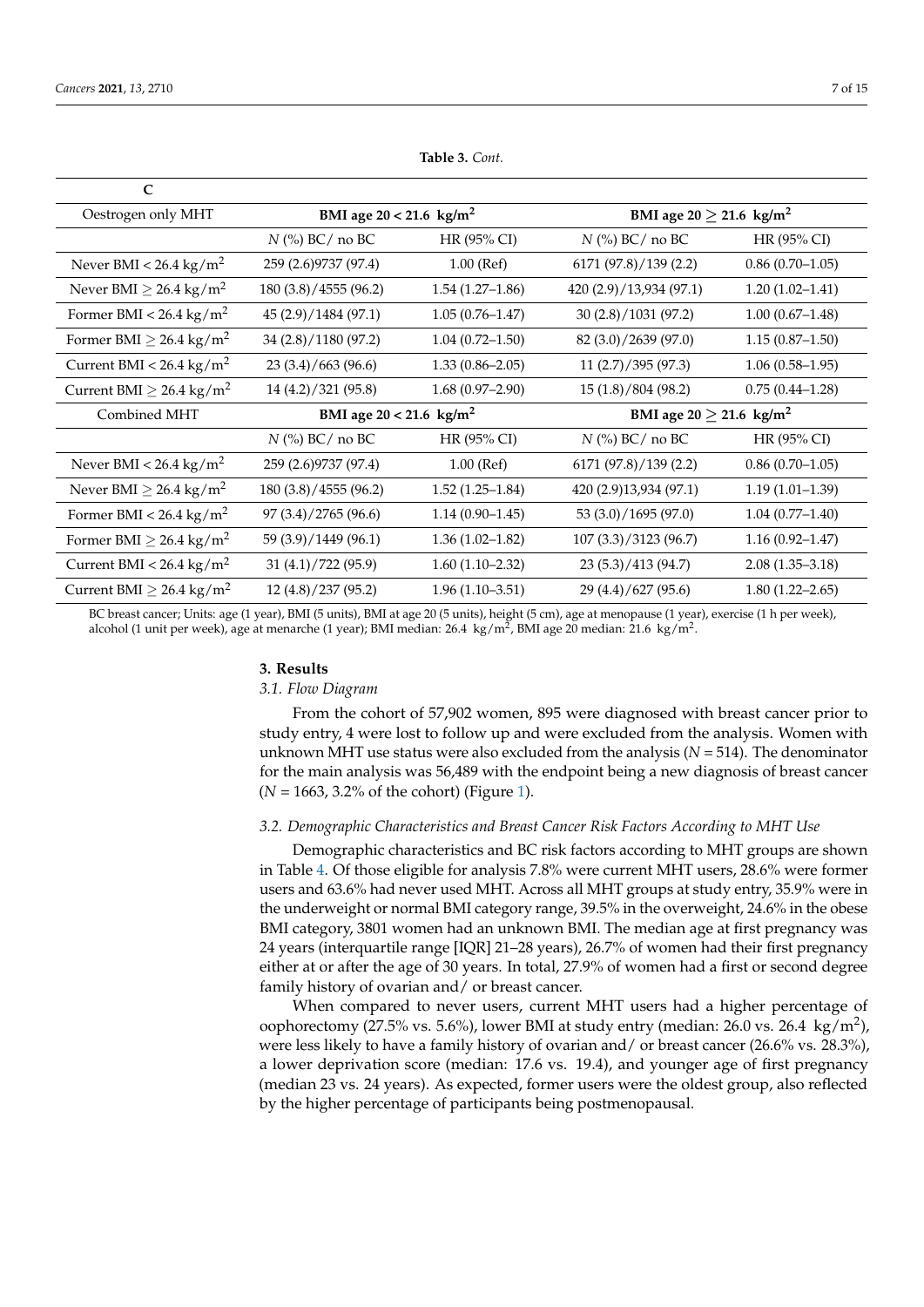Oophorectomy

MHT type

Duration of MHT use (years)

<span id="page-7-0"></span>

|                                                     |                     |                     | <b>Status of MHT Use</b> |                     |
|-----------------------------------------------------|---------------------|---------------------|--------------------------|---------------------|
|                                                     | <b>Total</b>        | Never               | Former                   | Current             |
| Number of women (%)                                 | 56,489 (100)        | 35,933 (63.6)       | 16,149 (28.6)            | 4407 (7.8)          |
| Ethnicity                                           |                     |                     |                          |                     |
| White                                               | 53,571 (94.8)       | 33,695 (93.8)       | 15,634 (96.8)            | 4242 (96.3)         |
| Other                                               | 2918 (5.2)          | 2238(6.2)           | 515(3.2)                 | 165(3.7)            |
| Unknown                                             | 1799                | 1027                | 648                      | 124                 |
| Age at study entry                                  |                     |                     |                          |                     |
| Median (IQR)                                        | $56.9(51.6 - 63.6)$ | 53.9 (50.7-60.8)    | $62.9(58.3 - 66.6)$      | $55.2(51.5 - 60.6)$ |
| Mean (SD)                                           | 57.8 (7.0)          | 56.0(6.7)           | 62.3(5.8)                | 56.4 (6.0)          |
| Menopausal status                                   |                     |                     |                          |                     |
| premenopausal and perimenopausal                    | 18,764 (33.2)       | 16,742 (46.6)       | 821(5.1)                 | 1201 (27.3)         |
| postmenopausal                                      | 37,725 (66.8)       | 19,191 (53.4)       | 15,328 (94.9)            | 3206 (72.7)         |
| Unknown                                             | 2831                | 2673                | 76                       | 82                  |
| Age at menopause                                    |                     |                     |                          |                     |
| Median (IQR)                                        | $50.0(46.0 - 53.0)$ | $50.0(48.0 - 53.0)$ | $50.0(45.0 - 53.0)$      | 48.0 (44.0-51.0)    |
| Mean (SD)                                           | 49.0(5.6)           | 49.9 (4.7)          | 48.1 (6.4)               | 47.1(6.6)           |
| Unknown                                             | 46(0.1)             | 29(0.1)             | 15(0.1)                  | $2 (-0.1)$          |
| Age at menarche                                     |                     |                     |                          |                     |
| Median (IQR)                                        | $13.0(12.0-14.0)$   | $13.0(12.0-14.0)$   | $13.0(12.0-14.0)$        | $13.0(12.0-14.0)$   |
| Mean (SD)                                           | 12.9(1.6)           | 12.9(1.6)           | 12.8(1.6)                | 12.9(1.6)           |
| Unknown                                             | 1186(2.1)           | 762(2.1)            | 319(2.0)                 | 105(2.4)            |
| Parity and age at first pregnancy                   |                     |                     |                          |                     |
| Nulliparous                                         | 7330 (13.0)         | 5028 (14.0)         | 1681 (10.4)              | 621(14.1)           |
| $30$                                                | 41,408 (73.3)       | 25,259 (70.2)       | 13,013 (18.5)            | 3236 (73.4)         |
| >30                                                 | 7751 (13.7)         | 5706 (15.8)         | 1455(2.2)                | 550 (12.5)          |
| Median age at first pregnancy (IQR)                 | 24.0 (21.0-28.0)    | 24.0 (21.0-28.0)    | $23.0(20.0-26.0)$        | 23.0 (20.0-27.0)    |
| Mean age at first pregnancy (SD)                    | 24.4(5.3)           | 25(5.3)             | 23.5(4.6)                | 24.1(5.2)           |
| Unknown                                             | $4 (-0.1)$          | $3 (-0.1)$          | $1 (-0.1)$               | $0$ (< 0.1)         |
| BMI                                                 |                     |                     |                          |                     |
| Underweight or normal weight $(<25 \text{ kg/m}^2)$ | 20,216 (35.9)       | 12,931 (36.1)       | 5486 (34.1)              | 1799 (41.0)         |
| Overweight $(25-29.9 \text{ kg/m}^2)$               | 22,249 (39.5)       | 13,813 (38.5)       | 6660 (41.4)              | 1776 (40.4)         |
| Obese ( $\geq$ 30 kg/m <sup>2</sup> )               | 13,868 (24.6)       | 9091 (25.4)         | 3959 (24.6)              | 818 (18.6)          |
| Median (IQR)                                        | 26.4 (23.8-29.9)    | 26.4 (23.7-30.0)    | 26.4 (24.0-29.9)         | 26.0 (23.4-28.7)    |
| Mean (SD)                                           | 27.4 (5.4)          | 27.5(5.5)           | 27.4(5.1)                | 26.5(4.7)           |
| Unknown                                             | 3801                | 2587                | 933                      | 281                 |
| BMI at age 20                                       |                     |                     |                          |                     |
| Underweight or normal weight $(<25 \text{ kg/m}^2)$ | 50,119 (88.8)       | 31,673 (88.2)       | 14,456 (89.6)            | 3990 (90.6)         |
| Overweight $(25-29.9 \text{ kg/m}^2)$               | 5105(9.0)           | 3369 (9.4)          | 1388 (8.6)               | 348 (7.9)           |
| Obese $(230 \text{ kg/m}^2)$                        | 1243(2.2)           | 877 (2.4)           | 298(1.8)                 | 68(1.5)             |
| Median (IQR)                                        | $21.6(20.3 - 23.0)$ | $21.6(20.3 - 23.2)$ | $21.6(20.2 - 23.0)$      | $21.6(20.0-22.8)$   |
| Mean (SD)                                           | 22.0(3.1)           | 22.1(3.1)           | 21.9(2.9)                | 21.8(2.9)           |
| Unknown                                             | 6777                | 4694                | 1600                     | 483                 |

| Table 4. Baseline Characteristics of the 56,489 women in the PROCAS cohort (2009–2015). |  |
|-----------------------------------------------------------------------------------------|--|
|-----------------------------------------------------------------------------------------|--|

VAS Density<br>Median (IQR) Aedian (IQR) 24.8 (14.9–35.8) 24.8 (15.6–35.8) 22.4 (12.9–34.4) 29.5 (18.9–41.0)<br>
Mean (SD) 27.1 (16.2) 27.5 (16.1) 25.3 (15.8) 31.3 (16.8) Mean (SD) 27.1 (16.2) 27.5 (16.1) 27.5 (16.1) 25.3 (15.8) 31.3 (16.8) Family History of Breast and / or Ovarian Cancer \* Yes 15,738 (27.9) Yes 15,738 (27.9) 10,185 (28.3) 4379 (27.1) 1174 (26.6) No  $40,748$  (72.1)  $25,748$  (71.7)  $11,768$  (72.9)  $3232$  (73.4) Median exercise hours per week (IQR)  $3.5 (1.5-7.0)$   $3.5 (1.0-6.0)$   $3.5 (2.0-8.0)$   $3.5 (2.0-8.0)$   $3.5 (2.0-8.0)$   $3.5 (2.0-8.0)$   $3.5 (2.0-8.0)$   $3.5 (2.0-8.0)$   $3.5 (2.0-8.0)$   $3.5 (2.0-8.0)$   $3.5 (2.0-8.0)$   $3.5 (2.0-8.0)$ Unknown 17,085 11,171 4630 1284 Median alcohol units per week (IQR)  $4.0 \frac{(0.0-10.0)}{2512}$   $4.0 \frac{(0.0-10.0)}{1593}$   $4.0 \frac{(0.0-10.0)}{723}$   $4.0 \frac{(1.0-10.0)}{1593}$   $4.0 \frac{(0.0-10.0)}{723}$   $4.0 \frac{(0.0-10.0)}{1593}$ Unknown 2512 1593 723 196 Median EIMD score 2010 (IQR) \*\* 18.9 (10.4–35.1) 19.4 (10.5–35.4) 18.7 (10.6–34.9) 17.6 (9.7–32.5)<br>Unknown 312 176 111 25 Unknown 312 176 111 25 BMI body mass index, SD standard deviation, IQR interquartile range; MHT hormonal replacement therapy, VAS visual analogue scale;

Mean Height (SD) 1.62 (0.07) 1.62 (0.07) 1.62 (0.07) 1.62 (0.07) 1.62 (0.06) 1.62 (0.06) 1.63 (1.57-1.68) 1.63 (1.57-1.68) Median Height (IQR) 1.63 (1.57–1.65) 1.63 (1.57–1.65) 1.63 (1.57–1.65) 1.63 (1.57–1.65) 1.63 (1.57–1.65) 1.63<br>1111 766 269 269 Unknown 1111 766 269 76

Oestrogen only 8895 (43.2) 6617 (41.0) 2278 (51.7)<br>Combined 11,661 (56.7) 9532 (59.0) 2129 (48.3) Combined 11,661 (56.7) 9532 (59.0) 2129 (48.3) Unknown 13,456 12,441 1015

Median (IQR) 5 (2.0–10.0) 5 (2.0–10.0) 5 (2.0–10.0) 7 (2.5–13.0)<br>Mean (SD) 7.3 (4.6) 5 (2.0–10.0) 6.2 (5.4) 8.6 (7.2) Mean (SD) 6.2 (5.4) 6.2 (5.4) 6.2 (5.4) 6.2 (5.4) 6.2 (5.4) 6.2 (5.4) 6.2 (5.4) 6.2 (5.4) 6.4 (7.2) Unknown 2433 1178 1255

Yes 6696 (12.0) 1999 (5.6) 3584 (22.2) 1213 (27.5) No 3194 (72.5) 49,693 (88.0) 33,934 (94.4) 12,565 (77.8) 3194 (72.5) Unknown 8709 5183 2716 810

EIMD English Index of multiple deprivation. \* First or second degree relative with ovarian and/ or breast cancer; \*\* Ever vs. never MHT EIMD 2010  $p = 0.002$ , EIMD current vs. never  $p < 0.001$ , never vs. former  $p = 0.444$ ; age adjusted comparisons: BMI current vs. never *p* < 0.001, never vs. former *p* = 0.639; age adjusted VAS current vs. never *p* < 0.001, never vs. former *p* = 0.697; age, menopausal status, BMI adjusted VAS current vs. never  $p < 0.001$ , never vs. former  $p = 0.001$ .

> Compared with former users, current users were younger (median: 55.2 vs. 62.9 years), had longer use of MHT (median: 7 vs. 5 years), higher percentage use of oestrogen only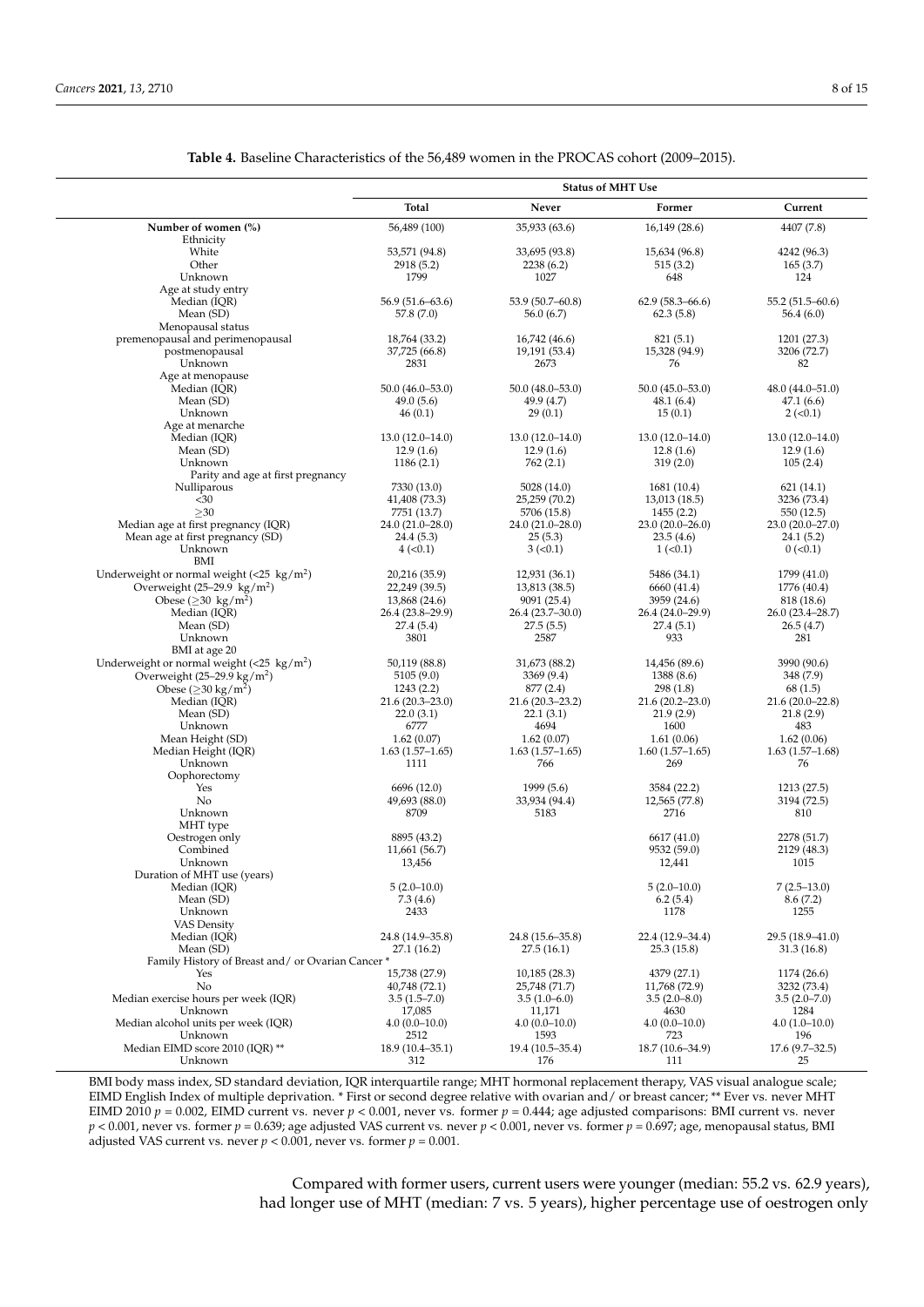MHT (51.7% vs. 41.0%), lower BMI at entry (median: 26.0 vs. 26.4 kg/m<sup>2</sup>), were less likely to have family history of breast and/ or ovarian cancer (26.6% vs. 27.1%), and lower deprivation score (median: 17.6 vs. 18.7). All differences cited have  $p < 0.001$  due to large sample size. Women with known MHT status were lighter at entry to PROCAS, more likely to be white, and from less deprived backgrounds than those with unknown MHT status (Table S3).

# *3.3. MHT Use Status and Breast Cancer Risk*

Median follow up from study entry was 8 years (IQR: 7–9, minimum 5 and maximum 12 years). Compared with never use, current MHT use was positively associated with breast cancer (HR 1.35, 95% CI 1.13–1.60), while there was little evidence of an association for former users (HR 1.03, 95% CI 0.91–1.17) (Table [5\)](#page-8-0). The fully adjusted model fit is shown in Table S1b.

<span id="page-8-0"></span>

| <b>MHT Use Status</b>  | $N\%$ BC/N% no BC         | <b>HR (95% CI)</b>  | <i>p</i> -Value | <b>HR (95% CI)</b>  | <i>p</i> -Value |
|------------------------|---------------------------|---------------------|-----------------|---------------------|-----------------|
| Never                  | 998 (2.8) / 34,397 (97.2) | 1.00                |                 | 1.00                |                 |
| Former                 | 507(3.2)/15,366(96.8)     | $0.98(0.88 - 1.10)$ | 0.765           | $1.03(0.91 - 1.17)$ | 0.614           |
| Current                | 158 (3.6) / 4182 (96.4)   | $1.27(1.07-1.50)$   | 0.006           | $1.35(1.13 - 1.60)$ | 0.001           |
| MHT type               |                           |                     |                 |                     |                 |
| Never                  | 998 (2.8) / 34,397 (97.2) | 1.00                |                 | 1.00                |                 |
| Former oestrogen only  | 191(2.9) / 6334(97.1)     | $0.90(0.76 - 1.05)$ | 0.189           | $0.95(0.79 - 1.14)$ | 0.558           |
| Former combined        | 316(3.4)/9032(96.6)       | $1.04(0.91-1.19)$   | 0.586           | $1.06(0.93 - 1.22)$ | 0.398           |
| Current oestrogen only | (63 (2.8) / 2183 (97.2))  | $0.96(0.74 - 1.24)$ | 0.754           | $1.03(0.79 - 1.34)$ | 0.835           |
| Current combined       | 95(4.5) / 1999(95.5)      | $1.60(1.30-1.98)$   | < 0.001         | $1.64(1.32 - 2.03)$ | < 0.001         |
|                        |                           |                     |                 |                     |                 |

**Table 5.** MHT status and type of MHT and breast cancer risk.

BC breast cancer, HR hazard ratio, CI confidence interval. Fully adjusted for age at consent (1 year), BMI (5 units), BMI at age 20 (5 units), height (5 cm), age at menarche (1 year), age at menopause (1 year), menopausal status (pre/perimenopausal vs. postmenopausal), ethnicity (white vs. other), alcohol consumption (1 unit/week), exercise (1 h/week), age at first pregnancy (<20, 20–24, 25–29, 30–34, ≥35), oophorectomy (yes vs. no), family history (yes vs. no).

> Breast cancer risk was highest in current users of combined MHT (*n* = 2129) (HR 1.64, 95% CI 1.32–2.03), compared with never users. Risk amongst current users of oestrogen only was (*n* = 2278) (HR 1.03, 95% CI 0.79–1.34) compared with never users (Table [5\)](#page-8-0).

> Analysis was repeated for ER+ breast cancers only, which comprised 88% of breast cancer diagnoses in the cohort. Current MHT users (combined and oestrogen only) were at increased risk of an ER+ diagnosis BC (HR 1.45, 95% CI 1.20–1.74) (Table S1c).

#### *3.4. Current BMI and MHT and Breast Cancer Risk*

Current BMI was positively associated with breast cancer risk (adjusted HR 1.23 per 5 kg/m<sup>2</sup>, 95% CI 1.16 to 1.30; Table S1). The effect of MHT in current users was attenuated by BMI (adjusted interaction 0.81, 95% CI 0.67 to 0.98; Table S1b). This is illustrated by the data in Table [1](#page-4-0) Part A, where there is less difference in risk between never and current users of MHT in the higher BMI category than the lower BMI category.

#### *3.5. Early Adulthood BMI and MHT and Breast Cancer Risk*

BMI in young adulthood was inversely associated with breast cancer risk (adjusted HR 0.77 per 5  $\ kg/m^2$ , 95% CI 0.69 to 0.87; Table S1b). BMI at age 20 did not attenuate risk of current MHT use (adjusted interaction 1.05, 95% CI 0.72 to 1.53; Table S1). Table [1](#page-4-0) Part B shows high early BMI reduced risk across never, former and current users of MHT, MHT did however increase risk across women with early BMI above and below the median.

# *3.6. Combined Stratified Model with Current BMI, Early BMI and MHT and Breast Cancer Risk*

Risk of breast cancer amongst MHT users was stratified for  $>$  and  $<$  median for current BMI (26.4  $\ kg/m^2$ ) and  $\geq$  and < median for BMI age 20 years (2[1](#page-4-0).6  $\ kg/m^2$ ) (Table 1 Part C).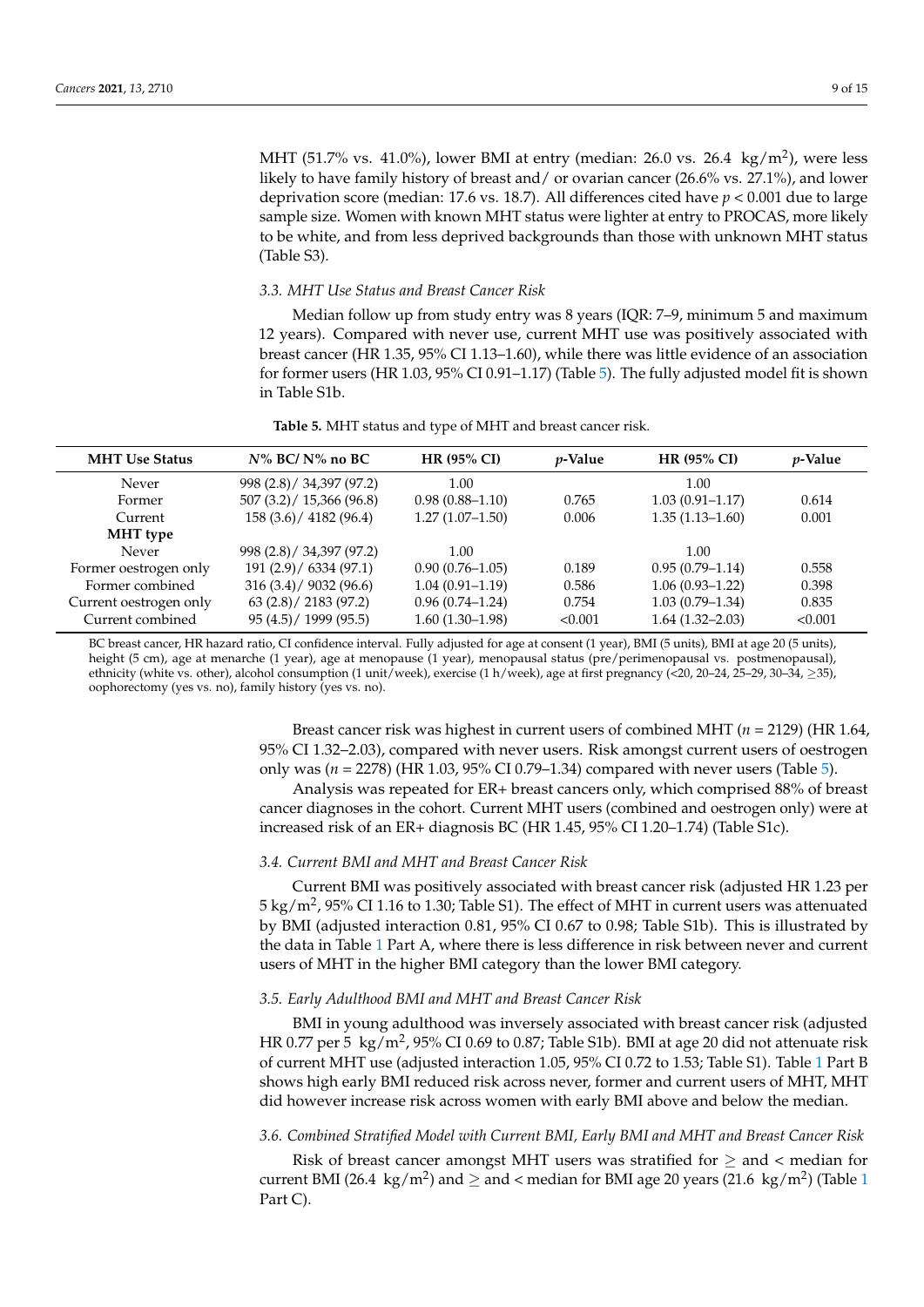Higher BMI at age 20 appears to attenuate the effects of high current BMI on BC risk both amongst women who are not using MHT and amongst current MHT users (adjusted interaction BMI \*BMI 20 HR 0.96, 95% CI 0.90–1.02; Table S1).

There is no specific interaction between MHT use, current BMI and early BMI (HR 0.99, 95% CI 0.74–1.31) (Table S2c). Risk was highest amongst MHT users with current BMI higher than the median and BMI at 20 less than the median (HR 1.84, 95% CI 1.22–2.76) (Table [1c](#page-4-0)). Analysis for ER+ breast cancer found comparable results to the overall analysis (Table S2d).

# *3.7. Effects of Oestrogen Only and Combined MHT and Current and Early BMI and Breast Cancer Risk*

Current combined MHT use increased risk amongst women irrespective of their current and early adulthood BMI (Table [3](#page-6-0) Part A). Oestrogen only MHT use did not significantly increase risk in current or former MHT users in any of the BMI groups (Table [3](#page-6-0) parts A, B, and C). However, risk appeared lower amongst current users of oestrogen only MHT with early BMI > median (HR 0.67, 95% CI 1.45–1.00) compared to early BMI < median (HR 1.23, 95% CI 0.87–1.73) (Table [3](#page-6-0) Part B). Attenuation of risk amongst current oestrogen only MHT users with current BMI > median is seen in women who also had early BMI > median (HR 0.75, 95% CI 0.44–1.28) compared to women with early BMI < median (HR 1.68, 95% CI 0.97–2.90) (Table [3](#page-6-0) Part C).

## *3.8. MHT Use and Age at First Pregnancy*

Women who had a late pregnancy had an increased risk of breast cancer (age of first pregnancy >35 years HR 1.38, 95% CI 1.08–1.76) (Table S1b). Late first pregnancy or nulliparity increased risk across MHT users and non-users (Table [2\)](#page-5-0). There is no specific interaction between MHT use, age of pregnancy or nulliparity (HR 1.00, 95% CI 0.80–1.02) (Table S4).

# *3.9. Effects of Oestrogen Only and Combined MHT and Age of First Pregnancy*

Risks were comparable with combined MHT use amongst women with age of first pregnancy <30 years (HR 1.74, 95% CI 1.34–2.25) and > age 30 or nulliparity (HR 1.90, 95% CI 1.16–3.13). However, risks appeared lower amongst current oestrogen only MHT users with age of first pregnancy <30 years (HR 0.96, 95% CI 0.71–1.31) compared to >age 30 or nulliparity (HR 1.81, 95% CI 0.93–3.53) (Table [2\)](#page-5-0).

#### **4. Discussion**

In this cohort, women with a lower current BMI were more likely to be current MHT users compared to women with a higher BMI. We have confirmed that current use of MHT increases breast cancer risk with excess risk mainly attributed to use of combined MHT. Higher early adulthood BMI had a small reduction in risk across never, former and current MHT groups. Late first pregnancy or nulliparity increased risk across never, former and current use of MHT groups. Neither BMI at age 20 or late first pregnancy or nulliparity had a specific modifying effect on the breast cancer risk related to overall MHT use. Observations of lower risks with oestrogen only MHT amongst women with high early BMI and early age of first pregnancy are interesting and require further study in larger cohorts.

Previous studies have reported that women with higher BMI were less likely to have used MHT [\[14–](#page-13-13)[16\]](#page-13-14). Possible reasons for less use of MHT by heavier women include: experiencing fewer menopausal symptoms although this seems unlikely as the majority of papers report increased vasomotor symptoms in heavier women [\[17](#page-13-15)[,18\]](#page-13-16); reduced likelihood of heavier women engaging with health behaviours, and contra-indications to MHT prescription associated with higher risk of thrombosis [\[19\]](#page-13-17).

Our findings of increased breast cancer risk with current combined MHT, particularly with ER+ cancers concur with those found by the Collaborative Group [\[2\]](#page-13-1). We did not however observe an increased breast cancer risk for former MHT users. There was no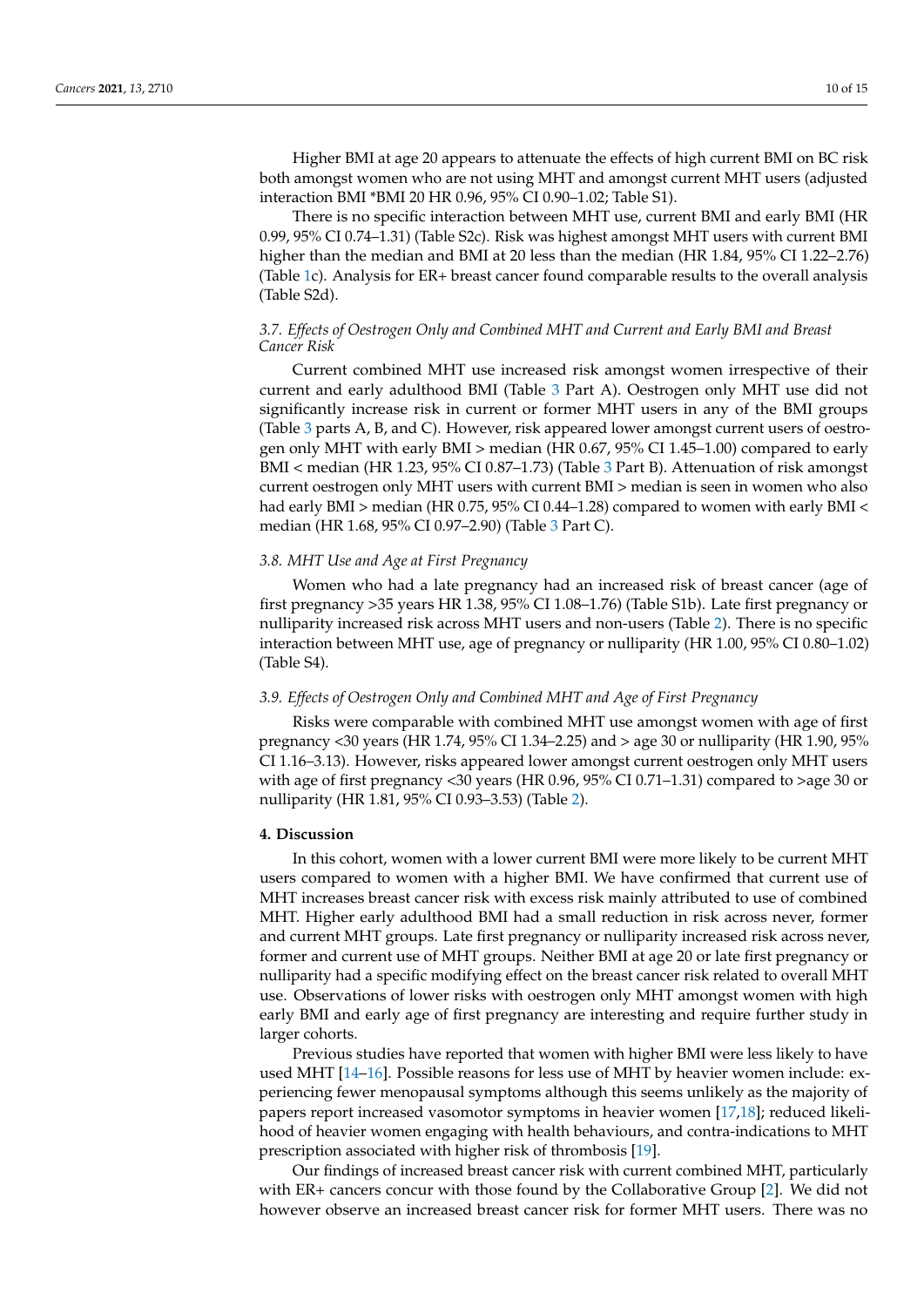significant association with oestrogen only MHT and BC risk, however our reported confidence intervals of the HR for oestrogen only MHT overlap with that reported by the Collaborative Group, indicating the results are broadly similar.

In these analyses we observed that higher current BMI attenuates the BC risk associated with overall current (combined and oestrogen only) MHT use. The attenuation of BC risk associated with oestrogen only MHT amongst currently heavier women has previously been reported [\[2\]](#page-13-1). Postmenopausal oestrogen levels correlate with BMI since endogenous oestrogen synthesis occurs within adipose tissue. The observed attenuation of oestrogen MHT risk is thought to reflect that exogenous oestrogen do not further stimulate the breast tissue in heavier women. This is consistent with a previous stated model that proposes a threshold for free oestrogen concentration beyond which there is no additional risk of breast cancer [\[20\]](#page-13-18).

The stratified analysis in the current study suggests the attenuation that effects of oestrogen only MHT amongst currently heavier women is mainly seen in women who were heavier at an early age, and are not seen in formerly lighter women. The confidence intervals of these associations are quite wide due to small numbers of current users. However this observation raises the possibility that the apparent attenuation of oestrogen only MHT breast cancer risk amongst currently heavier women may be related to early rather than current BMI effects. Previous reports summarised in the collaborative overview did not examine the effects of early BMI.

A previous analysis within the PROCAS cohort reported that for women with early adulthood BMI >23.4  $\ kg/m^2$  (top 25% centile) neither attained adult BMI nor adult weight gain was associated with breast cancer risk [\[8\]](#page-13-7). The observation that higher BMI in early adulthood attenuates the BC risk associated with later adiposity has been reported in a number of studies [\[21](#page-13-19)[–23\]](#page-13-20). A significant part of BC risk associated with postmenopausal BMI is thought to be mediated by increased oestrogen levels and the associated stimulation of breast tissue proliferation [\[24\]](#page-13-21). Reduced breast tissue proliferation has been reported amongst pre and postmenopausal women who had been heavier at age 18 (BMI >22  $\text{ kg/m}^2$ ) [\[25\]](#page-13-22). Higher early adulthood BMI may attenuate the proliferative response of breast tissue to endogenous (associated with current BMI) or exogenous (MHT) oestrogen through a number of mechanisms. These include reducing terminal end buds and ductal elongation, and an overall reduction in the number of cells within breast tissue [\[25–](#page-13-22)[27\]](#page-14-0) and decreased expression of genes involved with both oestrogen action, i.e., ESR1 and GATA3, and cell proliferation, i.e., RPS6KB1, in breast tissue [\[28\]](#page-14-1). Also, increased levels of bioavailable oestrogens in early adulthood (associated with insulin levels and decreased sex hormone binding globulin) [\[29\]](#page-14-2) could induce earlier differentiation of mammary cells [\[30\]](#page-14-3) and expression of the BRCA1 tumour suppressor gene [\[31\]](#page-14-4). Higher levels of insulin-like growth factor 1 (IGF-1) during childhood and adolescence are associated with lower levels in adulthood [\[32\]](#page-14-5). The synergistic effects and cross talk between IGF-1 and oestrogen and their receptors are well established [\[33\]](#page-14-6). In addition women who are heavier in early adulthood are likely to have greater numbers of adipocytes (a hyperplastic phenotype). In contrast formerly lean women who gain weight will develop adipose hypertrophy (few but large cells) which are associated with inflammation and dysregulated metabolism [\[34\]](#page-14-7).

A prospective study among 483,241 women and 7656 breast cancers studied whether MHT-associated BC risk is modified by life course patterns of BMI. The study reported that current users of MHT who reported being overweight at the ages of 7 and 15 (selfidentified as being heavier than their peers) were at higher risk (HR 1.68, 95% CI 1.32–2.14) compared to never users of MHT who were overweight as young. However, risks were higher amongst current MHT users who remained at normal weight throughout adult life (HR 2.25, 95% CI 1.93–2.62) or who had gained weight (HR 2.28, 95% CI 1.94–2.67) [\[35\]](#page-14-8). The authors reported these risks were higher than expected when adding the separate risks of BMI and MHT with respective relative excess risk due to the interaction scores of 0.52 (95% CI 0.09–0.95) and 0.37 (95% CI -0.07 – +0.08). They concluded that women who were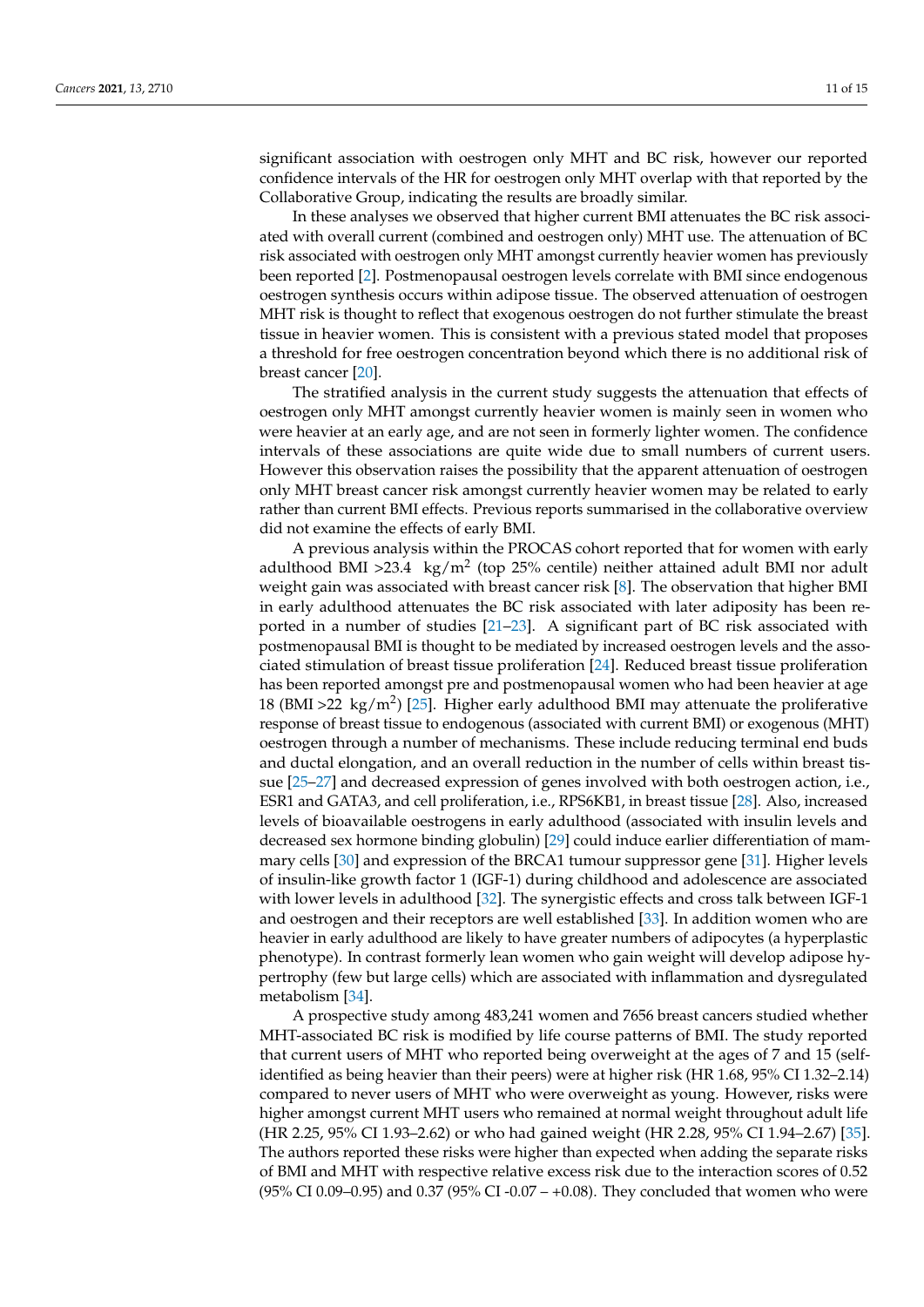overweight at a young age were less susceptible to the effects of MHT than women who remained a normal weight or who gain weight in adulthood. This effect was seen amongst the whole cohort (70% combined MHT and 23% oestrogen only) and within the combined only group. They did not report the associations amongst current oestrogen only MHT users. The findings from this large cohort are of interest, however the analyses of early weight did not adjust for current BMI. Since higher weight at a younger age is likely to result in a higher current BMI, this study may not distinguish any interactions between early weight and current BMI and the effects of MHT.

We found that late age at first pregnancy increased risk amongst never, current and former MHT users. Age at first pregnancy does not modify risk associated with overall MHT use and breast cancer. Oestrogen only MHT appeared to be associated with a greater risk amongst women with a late first pregnancy or nulliparity compared to women with age of first pregnancy <30. There was no modification of the risk of combined MHT.

Risk of late pregnancy relates to a prolonged duration of undifferentiated state of the mammary tissue [\[36\]](#page-14-9). Synergistic effects of nulliparity and high postmenopausal BMI on BC risk in women aged >70 years have been reported [\[37\]](#page-14-10). Murrow et al recently reported that parity and high BMI amongst premenopausal women both decreased the oestrogen and progesterone responsiveness of the breast. These effects were associated with respective reductions in hormone signalling in hormone responsive luminal cells and reductions in the proportion of hormone responsive luminal cells within the mammary epithelium [\[10\]](#page-13-9). This data suggests a common pathway that could be shared between early pregnancy and high young age adiposity that is protective against breast cancer.

Our stratified analysis aimed to study the independent and combined interactions of current BMI, early BMI, MHT use and BC risk. Also whether these interactions differed with combined and oestrogen only MHT. Our sample size limits the ability to study all of these relationships with sufficient power. The observed trends in higher early weight and early pregnancy reducing the risk of oestrogen only MHT breast cancer requires further investigation in larger cohort or consortium studies.

Strengths of this analysis are that it was conducted in a large UK population. Many confounders associated with breast cancer risk were taken into consideration. The independent effects of both current BMI and early adulthood BMI were elicited in the models by including BMI at two different time points. Additionally, detailed information regarding MHT use and type were collected and breast cancer diagnosis updated on a regular basis. Sensitivity analysis showed that the models were consistent.

All information used in this analysis were self-reported, including current weight, height, weight at age 20, age at first pregnancy, name of MHT, how long MHT was used for and when MHT was stopped for former users. It is well known that there is a bias of underreporting weight and over reporting height [\[38\]](#page-14-11). However validation studies show self-reported BMI is highly correlated with independently measured weight and the mean difference between self-reported and measured weight is minimal [\[8,](#page-13-7)[39\]](#page-14-12). BMI at entry and at age 20 was missing for 7.0% and 12.4% of the study population respectively. Recall bias could also occur for variables such as MHT duration. We did not update HRT usage status during follow up, and so were unable to estimate any association between duration of HRT use and risk of BC. The median value of the cohort was assumed where data was missing, and other methods could be used to account for the missing values. Breast cancer risk varies across racial groups [\[40\]](#page-14-13) and the majority of women in the study were Caucasian thus limiting generalization of the findings to other ethnic groups. Risk factor information was only collected at baseline and it is possible that MHT status, BMI and other risk factors changed for some women. Some current MHT users are likely to have become former users and premenopausal women who had not used MHT could have become postmenopausal and started using MHT during the eight years of follow up.

Implications for practice for this research include that clinical risk assessment of suitability of a woman to commence on MHT, should include consideration of their current BMI and potentially early adulthood BMI and the type of MHT to be prescribed. The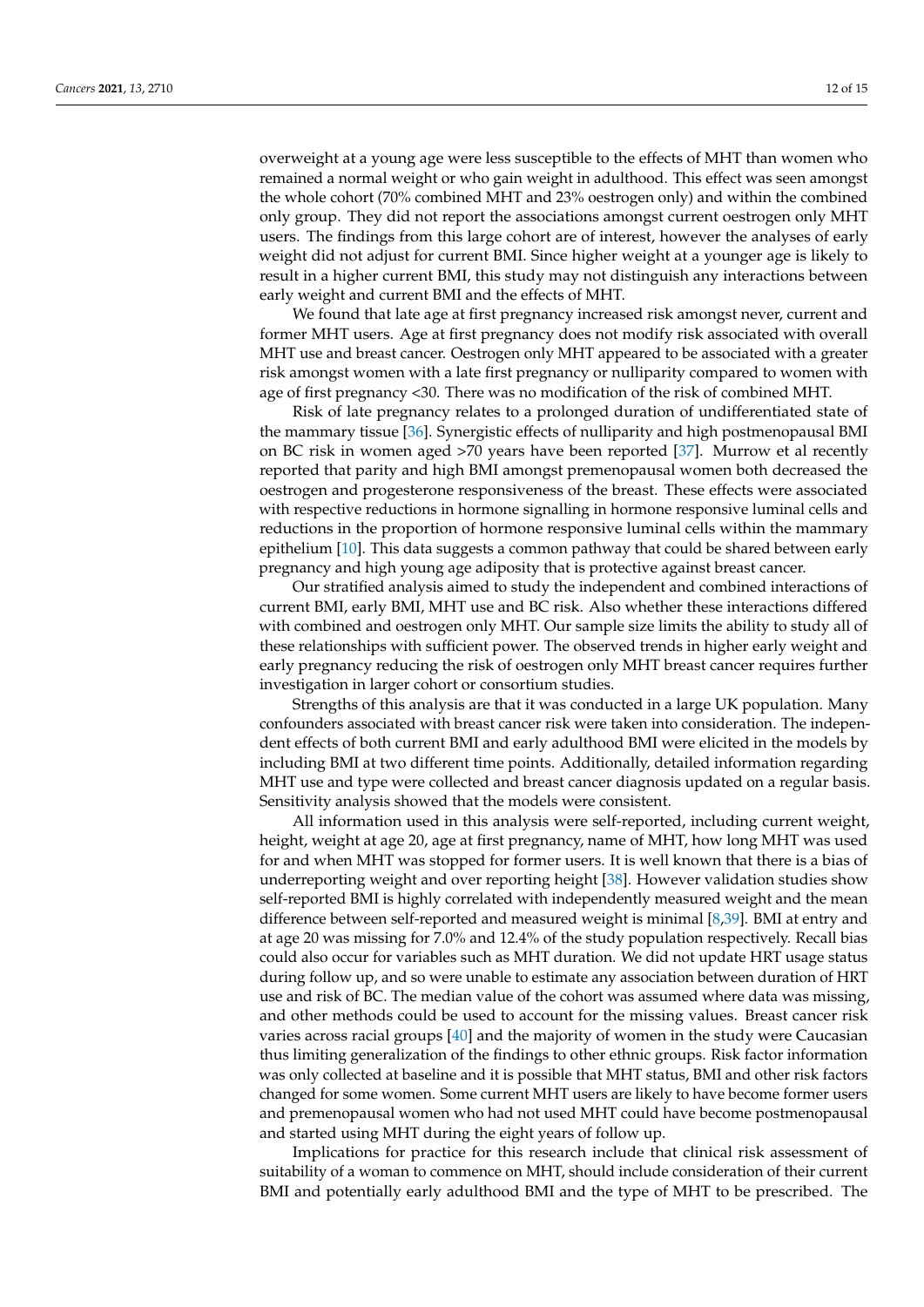findings of this study support recommendations to maintain a healthy weight across the life course. Breast cancer risk is similar among women with higher current BMI who never used MHT and women with lower BMI who use MHT. The smaller increase in risk with MHT amongst heavier women should not deter these women from losing weight. The highest BC risk is seen amongst current MHT users with a high current BMI, especially those with a low BMI at an early age. Women at increased weight taking MHT will have higher risks of other MHT associated adverse effects including venous thromboembolism, stroke and endometrial cancer [\[5\]](#page-13-4). Weight loss has been shown to decrease risk of other cancers including colorectal and endometrial cancer, and additionally might help manage menopausal symptoms [\[41\]](#page-14-14).

Future studies need to investigate the associations between current and early BMI and age of pregnancy and MHT associated breast cancer risk. These studies could determine whether there are specific BMI ranges where these effects occur and whether the range is different within different ethnic groups.

#### **5. Conclusions**

Combined oestrogen and progestagen MHT was associated with the highest BC risk. This risk was not modified by early or current BMI and age of pregnancy. Exploratory analysis amongst oestrogen only MHT users showed an attenuation of risk with early BMI greater than or equal to the median compared to less than the median and with age of first pregnancy less than 30 years compared to equal or greater than age 30 or nulliparity which require further study. Identifying characteristics which modify a woman's MHT associated BC risk will allow their individual risks and benefits to be assessed and appropriate prescription of MHT to manage troublesome menopausal symptoms.

**Supplementary Materials:** The following are available online at [https://www.mdpi.com/article/](https://www.mdpi.com/article/10.3390/cancers13112710/s1) [10.3390/cancers13112710/s1,](https://www.mdpi.com/article/10.3390/cancers13112710/s1) Table S1a: MHT status and breast cancer risk model without BMI interactions, Table S1b: Type of MHT and breast cancer risk fully adjusted model, Table S1c: MHT status and breast cancer risk and ER+ breast cancer; Table S2a: MHT status and breast cancer risk fully adjusted model including current BMI interaction term, Table S2b: MHT status and breast cancer risk fully adjusted model including BMI at age 20 interaction term, Table S2c: MHT status and breast cancer risk fully adjusted, including MHT use\* current BMI \* BMI at age 20 interaction term, Table S3: characteristics of women with known and unknown MHT status; Table S4: MHT status and breast cancer risk fully adjusted with interaction term for age of first pregnancy.

**Author Contributions:** Conceptualization M.H., A.H., D.G.E., A.R.B., E.F.H.; Formal Analysis E.L.; Writing—Original Draft Preparation E.L., M.H.; Writing—Review & Editing E.L., M.H., A.H., D.G.E., A.R.B., E.F.H. All authors have read and agreed to the published version of the manuscript.

**Funding:** This research received no external funding.

**Institutional Review Board Statement:** The study was conducted according to the guidelines of the Declaration of Helsinki, and approved by the Central Manchester Research Ethics Committee (reference 09/H1008/81).

**Informed Consent Statement:** Informed consent was obtained from all subjects involved in the study.

**Data Availability Statement:** The dataset used and analysed during the current study is available from the corresponding author on reasonable request.

**Acknowledgments:** M.H.: D.G.E. and E.F.H. are supported by the NIHR Manchester Biomedical Research Centre (IS-BRC-1215-20007). This work is supported by the National Institute for Health Research (NF-SI-0513-10076 and IS-BRC-1215-20007 to D.G.E.). We thank all PROCAS researchers, clinicians, administrative staff and the individuals who contributed to our study. We thank Mary Pegington for proofreading.

**Conflicts of Interest:** The authors declare no conflict of interest. The funders had no role in the design of the study; in the collection, analyses, or interpretation of data; in the writing of the manuscript, or in the decision to publish the results.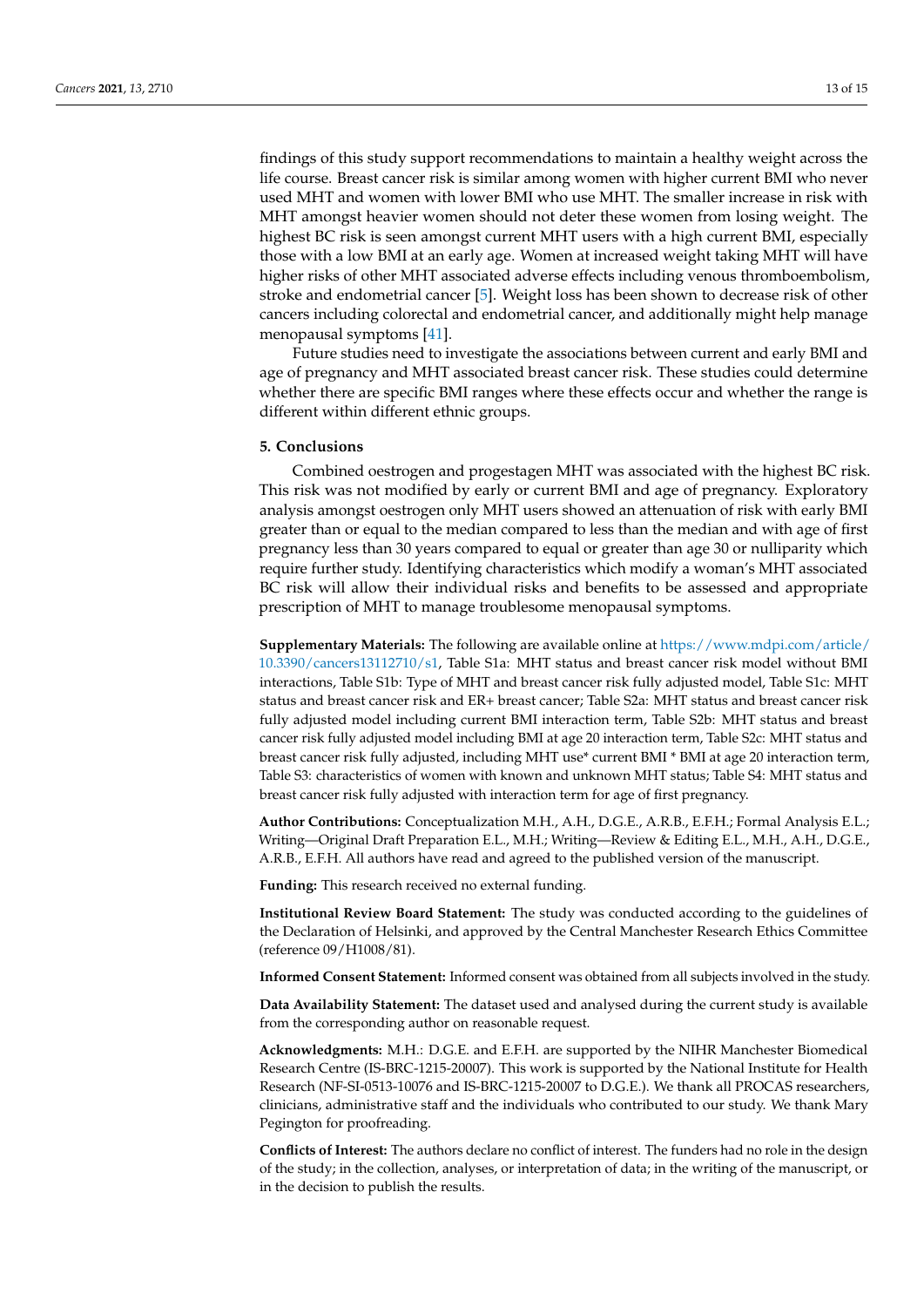# **References**

- <span id="page-13-0"></span>1. Newson, L.R. Best practice for HRT: Unpicking the evidence. *Br. J. Gen. Pract.* **2016**, *66*, 597–598. [\[CrossRef\]](http://doi.org/10.3399/bjgp16X687097)
- <span id="page-13-1"></span>2. Collaborative Group on Hormonal Factors in Breast Cancer Type and timing of menopausal hormone therapy and breast cancer risk: Individual participant meta-analysis of the worldwide epidemiological evidence. *Lancet* **2019**, *394*, 1159–1168. [\[CrossRef\]](http://doi.org/10.1016/S0140-6736(19)31709-X)
- <span id="page-13-2"></span>3. Marsden, J. British Menopause Society consensus statement: The risks and benefits of HRT before and after a breast cancer diagnosis. *Post Reprod. Health* **2019**, *25*, 33–37. [\[CrossRef\]](http://doi.org/10.1177/2053369119825716) [\[PubMed\]](http://www.ncbi.nlm.nih.gov/pubmed/30773990)
- <span id="page-13-3"></span>4. NICE. *Familial Breast Cancer: Classification, Care and Managing Breast Cancer and Related Risks in People with a Family History of Breast Cancer*; NICE Clinical Guidelines: London, UK, 2013.
- <span id="page-13-4"></span>5. NICE. *Menopause: Diagnosis and Management*; NICE Clinical Guidelines: London, UK, 2015.
- <span id="page-13-5"></span>6. World Cancer Research Fund. *Diet, Nutrition, Physical Activity and Breast Cancer*; American Institute for Cancer Research: Washington, DC, USA, 2017.
- <span id="page-13-6"></span>7. Hidayat, K.; Yang, C.-M.; Shi, B.-M. Body fatness at a young age, body fatness gain and risk of breast cancer: Systematic review and meta-analysis of cohort studies. *Obes. Rev.* **2018**, *19*, 254–268. [\[CrossRef\]](http://doi.org/10.1111/obr.12627)
- <span id="page-13-7"></span>8. Renehan, A.G.; Pegington, M.; Harvie, M.N.; Sperrin, M.; Astley, S.M.; Brentnall, A.R.; Howell, A.; Cuzick, J.; Evans, D.G. Young adulthood body mass index, adult weight gain and breast cancer risk: The PROCAS Study (United Kingdom). *Br. J. Cancer* **2020**, *122*, 1552–1561. [\[CrossRef\]](http://doi.org/10.1038/s41416-020-0807-9) [\[PubMed\]](http://www.ncbi.nlm.nih.gov/pubmed/32203222)
- <span id="page-13-8"></span>9. Al-Ajmi, K.; Lophatananon, A.; Ollier, W.; Muir, K.R. Risk of breast cancer in the UK biobank female cohort and its relationship to anthropometric and reproductive factors. *PLoS ONE* **2018**, *13*, e0201097. [\[CrossRef\]](http://doi.org/10.1371/journal.pone.0201097)
- <span id="page-13-9"></span>10. Murrow, L.M.; Weber, R.J.; Caruso, J.; McGinnis, C.S.; Borowsky, A.D.; Desai, T.A.; Thomson, M.; Tisty, T.; Gartner, Z.J. Pregnancy and obesity modify the epithelial composition and hormone signaling state of the human breast. *BioRxiv* **2020**. [\[CrossRef\]](http://doi.org/10.1101/430611)
- <span id="page-13-10"></span>11. Evans, D.G.; Astley, S.; Stavrinos, P.; Harkness, E.; Donnelly, L.S.; Dawe, S.; Jackob, I.; Harvie, M.; Cuzick, J.; Brentall, A. Improvement in risk prediction, early detection and prevention of breast cancer in the NHS Breast Screening Programme and family history clinics: A dual cohort study. *Programm. Grants Appl. Res.* **2016**, *4*, 1–210. [\[CrossRef\]](http://doi.org/10.3310/pgfar04110)
- <span id="page-13-11"></span>12. Phipps, A.I.; Ichikawa, L.; Bowles, E.J.; Carney, P.A.; Kerlikowske, K.; Miglioretti, D.L.; Buist, D.S. Defining menopausal status in epidemiologic studies: A comparison of multiple approaches and their effects on breast cancer rates. *Maturitas* **2010**, *67*, 60–66. [\[CrossRef\]](http://doi.org/10.1016/j.maturitas.2010.04.015) [\[PubMed\]](http://www.ncbi.nlm.nih.gov/pubmed/20494530)
- <span id="page-13-12"></span>13. Bertrand, K.A.; Baer, H.J.; Orav, E.J.; Klifa, C.; Shepherd, J.A.; Van Horn, L.; Snetselaar, L.; Stevens, V.J.; Hylton, N.M.; Dorgan, J.F. Body fatness during childhood and adolescence and breast density in young women: A prospective analysis. *Breast Cancer Res.* **2015**, *17*, 95. [\[CrossRef\]](http://doi.org/10.1186/s13058-015-0601-4)
- <span id="page-13-13"></span>14. Adams, K.F.; Leitzmann, M.F.; Albanes, D.; Kipnis, V.; Mouw, T.; Hollenbeck, A.; Schatzkin, A. Body Mass and Colorectal Cancer Risk in the NIH-AARP Cohort. *Am. J. Epidemiol.* **2007**, *166*, 36–45. [\[CrossRef\]](http://doi.org/10.1093/aje/kwm049) [\[PubMed\]](http://www.ncbi.nlm.nih.gov/pubmed/17449892)
- 15. Hou, N.; Hong, S.; Wang, W.; Olopade, O.I.; Dignam, J.J.; Huo, D. Hormone Replacement Therapy and Breast Cancer: Heterogeneous Risks by Race, Weight, and Breast Density. *J. Natl. Cancer Inst.* **2013**, *105*, 1365–1372. [\[CrossRef\]](http://doi.org/10.1093/jnci/djt207) [\[PubMed\]](http://www.ncbi.nlm.nih.gov/pubmed/24003037)
- <span id="page-13-14"></span>16. McCullough, M.L.; Patel, A.V.; Patel, R.; Rodriguez, C.; Feigelson, H.S.; Bandera, E.V.; Gansler, T.; Thun, M.J.; Calle, E.E. Body Mass and Endometrial Cancer Risk by Hormone Replacement Therapy and Cancer Subtype. *Cancer Epidemiol. Biomark. Prev.* **2008**, *17*, 73–79. [\[CrossRef\]](http://doi.org/10.1158/1055-9965.EPI-07-2567) [\[PubMed\]](http://www.ncbi.nlm.nih.gov/pubmed/18187388)
- <span id="page-13-15"></span>17. Daley, A.; MacArthur, C.; Stokes-Lampard, H.; McManus, R.; Wilson, S.; Mutrie, N. Exercise participation, body mass index, and health-related quality of life in women of menopausal age. *Br. J. Gen. Pract* **2007**, *57*, 130–135. [\[PubMed\]](http://www.ncbi.nlm.nih.gov/pubmed/17266830)
- <span id="page-13-16"></span>18. Koo, S.; Ahn, Y.; Lim, J.-Y.; Cho, J.; Park, H.-Y. Obesity associates with vasomotor symptoms in postmenopause but with physical symptoms in perimenopause: A cross-sectional study. *BMC Women's Health* **2017**, *17*, 126. [\[CrossRef\]](http://doi.org/10.1186/s12905-017-0487-7) [\[PubMed\]](http://www.ncbi.nlm.nih.gov/pubmed/29216853)
- <span id="page-13-18"></span><span id="page-13-17"></span>19. Wu, O. Postmenopausal hormone replacement therapy and venous thromboembolism. *Gend. Med.* **2005**, *2*, S18–S27. [\[CrossRef\]](http://doi.org/10.1016/S1550-8579(05)80061-0) 20. Green, L.E.; Dinh, T.A.; Smith, R.A. An Estrogen Model: The Relationship between Body Mass Index, Menopausal Status,
- Estrogen Replacement Therapy, and Breast Cancer Risk. *Comput. Math. Methods Med.* **2012**, *2012*, 1–8. [\[CrossRef\]](http://doi.org/10.1155/2012/792375) [\[PubMed\]](http://www.ncbi.nlm.nih.gov/pubmed/22291855)
- <span id="page-13-19"></span>21. Canchola, A.J.; Anton-Culver, H.; Bernstein, L.; Clarke, C.A.; Henderson, K.; Ma, H.; Ursin, G.; Horn-Ross, P.L. Body size and the risk of postmenopausal breast cancer subtypes in the California Teachers Study cohort. *Cancer Causes Control* **2012**, *23*, 473–485. [\[CrossRef\]](http://doi.org/10.1007/s10552-012-9897-x)
- 22. Eliassen, A.H.; Colditz, G.A.; Rosner, B.; Willett, W.C.; Hankinson, S.E. Adult Weight Change and Risk of Postmenopausal Breast Cancer. *JAMA* **2006**, *296*, 193–201. [\[CrossRef\]](http://doi.org/10.1001/jama.296.2.193)
- <span id="page-13-20"></span>23. Neuhouser, M.L.; Aragaki, A.K.; Prentice, R.L.; Manson, J.E.; Chlebowski, R.T.; Carty, C.L.; Ochs-Balcom, H.M.; Thomson, C.A.; Caan, B.; Tinker, L.F.; et al. Overweight, Obesity, and Postmenopausal Invasive Breast Cancer Risk. *JAMA Oncol.* **2015**, *1*, 611–621. [\[CrossRef\]](http://doi.org/10.1001/jamaoncol.2015.1546)
- <span id="page-13-21"></span>24. Endogenous Hormones Breast Cancer Collaborative Group. Body Mass Index, Serum Sex Hormones, and Breast Cancer Risk in Postmenopausal Women. *J. Natl. Cancer Inst.* **2003**, *95*, 1218–1226. [\[CrossRef\]](http://doi.org/10.1093/jnci/djg022)
- <span id="page-13-22"></span>25. Oh, H.; Eliassen, A.H.; Beck, A.H.; Rosner, B.; Schnitt, S.J.; Collins, L.C.; Connolly, J.L.; Montaser-Kouhsari, L.; Willett, W.C.; Tamimi, R.M. Breast cancer risk factors in relation to estrogen receptor, progesterone receptor, insulin-like growth factor-1 receptor, and Ki67 expression in normal breast tissue. *npj Breast Cancer* **2017**, *3*, 39. [\[CrossRef\]](http://doi.org/10.1038/s41523-017-0041-7) [\[PubMed\]](http://www.ncbi.nlm.nih.gov/pubmed/28979927)
- 26. Olson, L.K.; Tan, Y.; Zhao, Y.; Aupperlee, M.D.; Haslam, S.Z. Pubertal exposure to high fat diet causes mouse strain-dependent alterations in mammary gland development and estrogen responsiveness. *Int. J. Obes.* **2010**, *34*, 1415–1426. [\[CrossRef\]](http://doi.org/10.1038/ijo.2010.51)